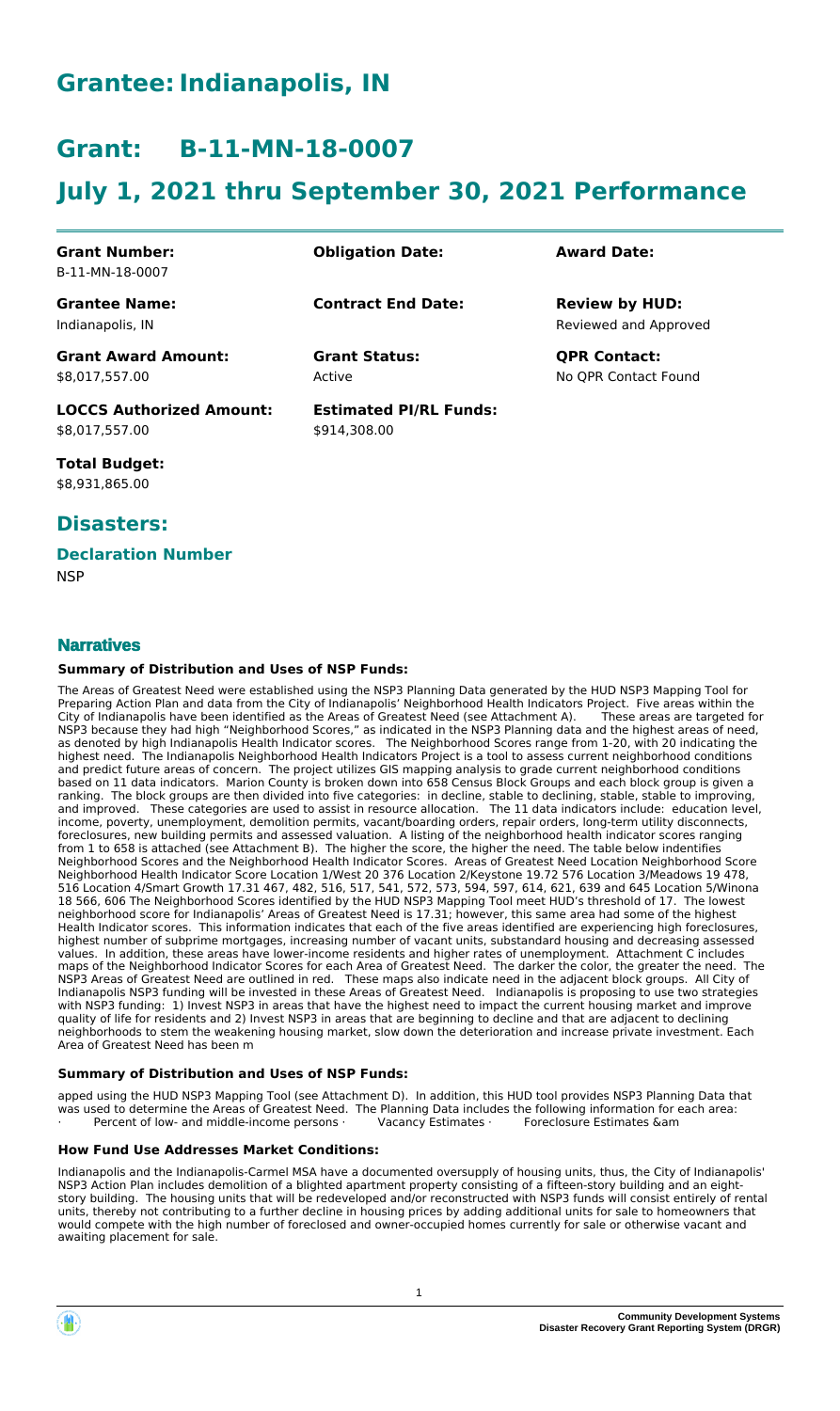#### **Ensuring Continued Affordability:**

Indianapolis will use a structure similar to the HOME program standards at 24 CFR 92.252 (a), (c), (e) and (f) and 92.254 to ensure that the units remain affordable. A period of affordability will be established based on the amount of NSP3 funds in the unit and the housing activity. The table below outlines the City of Indianapolis NSP3 guidelines: NSP3 Investment Per Unit Length of the Period of Affordability Less than \$15,000 5 years \$15,000-\$40,000 10 years More than \$40,000 15 years New Construction of rental housing 20 years Ensuring Continued Affordability The type of subsidy invested in the property will determine which of the following provisions are to be followed. When a buyer subsidy is provided in the amount of \$1,001 or more, alone or in conjunction with a development subsidy, the Recapture Provision is to be followed. When a development subsidy only is provided, such as rehabilitation or construction financing, the Resale Provision is to be followed. Recapture Provisions for NSP3 Activities 1. This provision authorizes the City of Indianapolis to recapture the entire NSP3 buyer subsidy. 2. The buyer subsidy is needed when a gap exists between what the buyer can afford and the value of the home, plus closing costs. The buyer subsidy will be accounted for when the value of the home is reduced to make it affordable (Fair Market Value Reduction), closing costs are paid, down payment assistance is provided, or a credit is provided to the buyer from the amount due to the seller at closing. 3. Project sponsors will be required to initiate a mortgage and promissory note in the amount of the NSP3 buyer subsidy with the City of Indianapolis, Department of Metropolitan Development as the mortgagor and the homebuyer as the mortgagee. 4. The loan will be a zero percent interest Deferred Payment Loan and will be subordinate to a first mortgage. Loan documents will state that the loan amount is due and payable from available net sale proceeds when the homeowner is no longer the principal resident of the house. Loan documents will specify that if ownership is transferred due to sale of the property, payment shall be made to the City from available net sale proceeds. If the original buyer is in non-compliance at any time, the full loan amount will be immediately due and payable to the City of Indianapolis. 5. The purchaser must occupy the property as their primary residence. 6. The homeowner may sell the property to any willing buyer. The Resale Provision 1. This provision ensures that a NSP3-assisted property remains affordable during the entire period of affordability. The length of the period of affordability is determined by the amount of NSP3 funds provided as development subsidy only in accordance with the table above. 2. The affordability period isterminated should anyof the following events occur: foreclosure, transfer in lieu of foreclosure or assignment of a Federal Housing Agency insured mortgage to HUD. The original housing developer may use purchase options, rights of first refusal or other preemptive rights to purchase the housingb

### **Ensuring Continued Affordability:**

efore foreclosure to preserve affordability. 3. Project partners will be required to initiate a Declaration of Covenants to enforce the terms of the resale provision. In addition, the project partner will initiate a mortgage and promissory note to ensure that the entire amount of NSP3 funds invested will be repaid in the event of non-compliance or foreclosure. The note and mortgage shall have the City of Indianapolis, Department of Metrop

#### **Definition of Blighted Structure:**

"Blight" is the state or result of deterioration, decay or owner negligence that impairs or destroys property and erodes the fabric of the surrounding neighborhood. Blight is caused by properties that constitute a risk to public health, safety or welfare including vacant and boarded structures, accumulated trash and debris, rodent infestation, high weeds and grass, graffiti, inoperable vehicles, or empty structures that remain accessible to vagrants and criminals which breed opportunities for fires and other property vandalism.

#### **Definition of Affordable Rents:**

Properties assisted with NSP3 shall be occupied by persons/households earning less than 120 percent of the area median family income. In addition, at least 25 percent of the NSP3 funds are to be used for the purchase and redevelopment of vacant, abandoned or foreclosed upon housing units that will be used to house individuals or families whose incomes do not exceed 50 percent of the area median family income.

For the purpose of the NSP3, affordable rents for households earning between 81 and 120 percent of the area median family income shall not exceed Fair Market Rents as defined by HUD. Affordable rents for households earning between 51 and 80 percent of the area median family income shall not exceed the High HOME Rents (as defined by HUD). Affordable rents for households earning 50 percent or less of the area median family income shall be the lesser of (1) Low HOME Rents (as defined by HUD) or (2) 30 percent of the adjusted monthly family income.

NSP3 affordable rents assume utilities are included in the rent payment. If tenants are paying utilities separate from rent, the rent paid to the landlord plus a utility allowance (defined by local Section 8 policies) shall not exceed the maximum rents defined above.

#### **Housing Rehabilitation/New Construction Standards:**

All properties receiving NSP3 assistance shall meet the Indiana Residential Code and the Indianapolis HOME rehab standards prior to sale or lease.

#### **Procedures for Preferences for Affordable Rental Dev.:**

Indianapolis' procedure for creating a rental housing preference is that all housing units redeveloped with NSP3 funds will be rentals.

#### **Vicinity Hiring:**

All Project Sponsors receiving federal funds for construction related projects such as, but not limited to, housing rehabilitation, new construction, and demolition must, to the maximum extent reasonable, provide for the hiring of employees that reside in the vicinity of NSP3 funded projects or contract with small businesses that are owned and operated by persons residing in the vicinity of NSP3 projects. Hiring within NSP3 vicinity:

1. Examples of opportunities include: accounting, architecture, appliance repair, bookkeeping, bricklaying, carpentry, carpet installation, cement/masonry, computer information, demolition, drywall, electrical, elevator construction, engineering, fencing, heating, iron works, janitorial, landscaping, machine operation, manufacturing, marketing, painting, plastering, plumbing, research, surveying, tile setting, transportation, word processing. 2. Below are suggested procedures:

- All job openings/employment opportunities must be posted in the Project Sponsor's office in a place that is visible to the public. In addtion, all job openings shall be posted with the neighborhood community center that provides services within the project.

- Signs must be posted in a visible location at each job site notifying the public of where they can go to inquire about possible employment and job training opportunities.

- Utilize employment agencies.

- Outreach to workforce services, local churches, community organizations, etc.

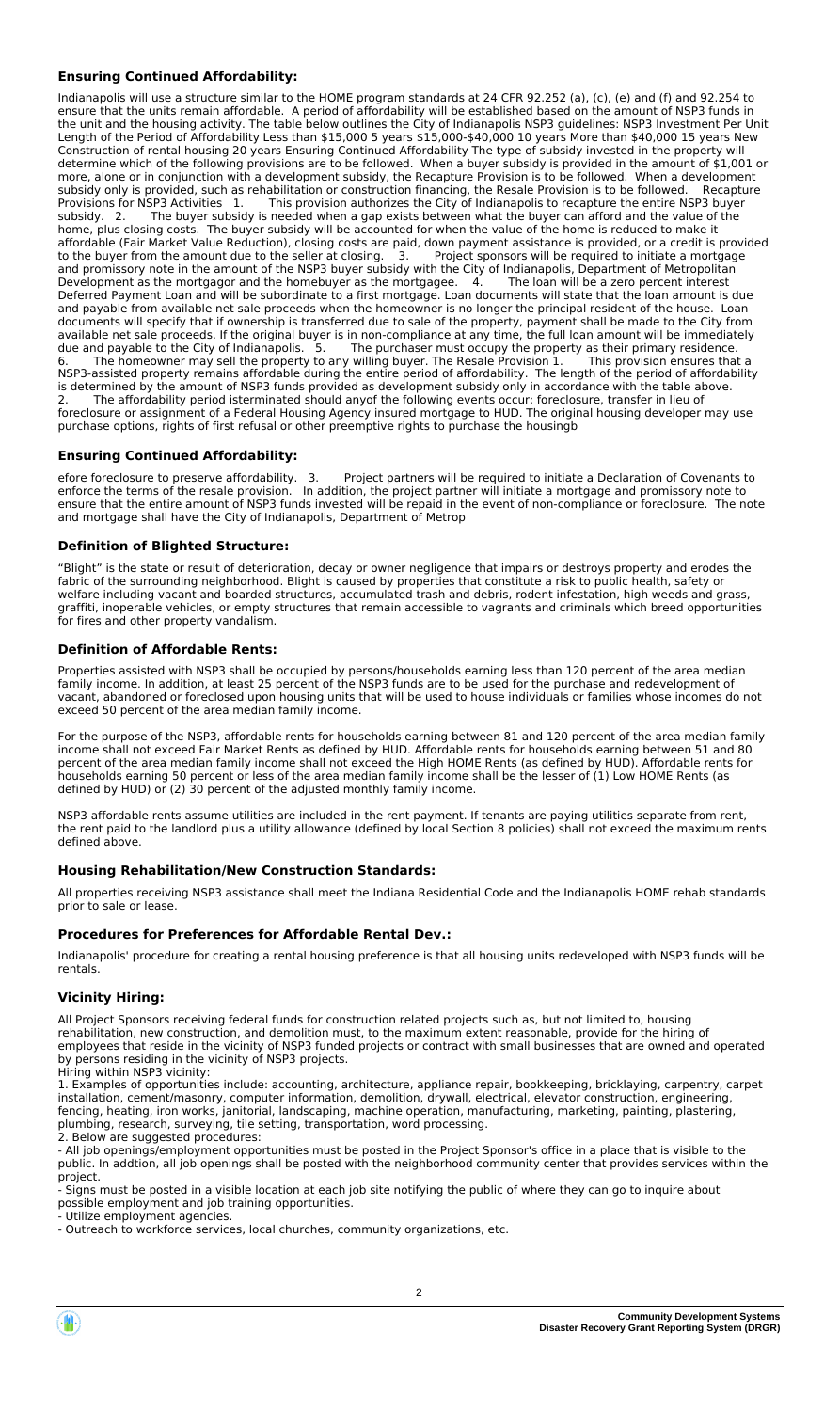#### **Grantee Contact Information:**

Jennifer Fults, City/County Building, Suite 2042, 200 East Washington Street, Indianapolis, IN 46204, jennifer.fults@indy.gov, 317-327-5899

| <b>Overall</b>                                     | <b>This Report Period</b> | <b>To Date</b> |
|----------------------------------------------------|---------------------------|----------------|
| <b>Total Projected Budget from All Sources</b>     | \$0.00                    | \$8,717,555.34 |
| <b>Total Budget</b>                                | \$0.00                    | \$8,717,555.34 |
| <b>Total Obligated</b>                             | \$0.00                    | \$8,717,555.34 |
| <b>Total Funds Drawdown</b>                        | \$0.00                    | \$8,717,555.34 |
| <b>Program Funds Drawdown</b>                      | \$0.00                    | \$8,017,555.34 |
| <b>Program Income Drawdown</b>                     | \$0.00                    | \$700,000.00   |
| <b>Program Income Received</b>                     | \$0.00                    | \$700,000.00   |
| <b>Total Funds Expended</b>                        | \$0.00                    | \$8,717,555.34 |
| <b>HUD Identified Most Impacted and Distressed</b> | \$0.00                    | \$0.00         |
| <b>Other Funds</b>                                 | \$0.00                    | \$0.00         |
| <b>Match Funds</b>                                 | \$0.00                    | \$0.00         |
| Non-Match Funds                                    | \$0.00                    | \$0.00         |

#### **Funds Expended**

| <b>Overall</b>                    | <b>This Period</b> | <b>To Date</b> |
|-----------------------------------|--------------------|----------------|
| City of Indianapolis              | \$0.00             | \$6,630,815.34 |
| Lafayette Landing at Kessler L.P. | \$0.00             | \$900,000.00   |
| <b>Strategic Capital Partners</b> | \$0.00             | \$500,000.00   |
| The Whitsett Group                | \$0.00             | \$214,308.00   |
| <b>Whitsett Group</b>             | \$0.00             | \$472,432.00   |

# **Progress Toward Required Numeric Targets**

| <b>Requirement</b>                       | <b>Target</b>  | <b>Projected</b> | <b>Actual</b>  |
|------------------------------------------|----------------|------------------|----------------|
| <b>Overall Benefit Percentage</b>        | 99.99%         | $.00\%$          | $.00\%$        |
| <b>Minimum Non Federal Match</b>         | \$.00          | \$.00            | \$.00          |
| <b>Overall Benefit Amount</b>            | \$8,297,362.30 | \$.00            | \$.00          |
| <b>Limit on Public Services</b>          | \$1,202,633.55 | \$.00            | \$.00          |
| <b>Limit on Admin/Planning</b>           | \$801,755.70   | \$633,672.88     | \$633,672.88   |
| <b>Limit on Admin</b>                    | \$.00          | \$633,672.88     | \$633,672.88   |
| <b>Most Impacted and Distressed</b>      | \$.00          | \$.00            | \$.00          |
| <b>Progress towards LH25 Requirement</b> | \$2,232,966.25 |                  | \$2,904,622.47 |

## **Overall Progress Narrative:**

All activities are complete. The City of Indianapolis is working with the local HUD office to close-out the NSP3 Program.

# **Project Summary**

| <b>Project #, Project Title</b> | <b>This Report</b>                      | <b>To Date</b>                          |                                         |
|---------------------------------|-----------------------------------------|-----------------------------------------|-----------------------------------------|
|                                 | <b>Program Funds</b><br><b>Drawdown</b> | <b>Project Funds</b><br><b>Budgeted</b> | <b>Program Funds</b><br><b>Drawdown</b> |
| ADMIN, Administration           | \$0.00                                  | \$633,673.96                            | \$563,672.88                            |
| B, B                            | \$0.00                                  | \$450,000.00                            | \$405,000.00                            |

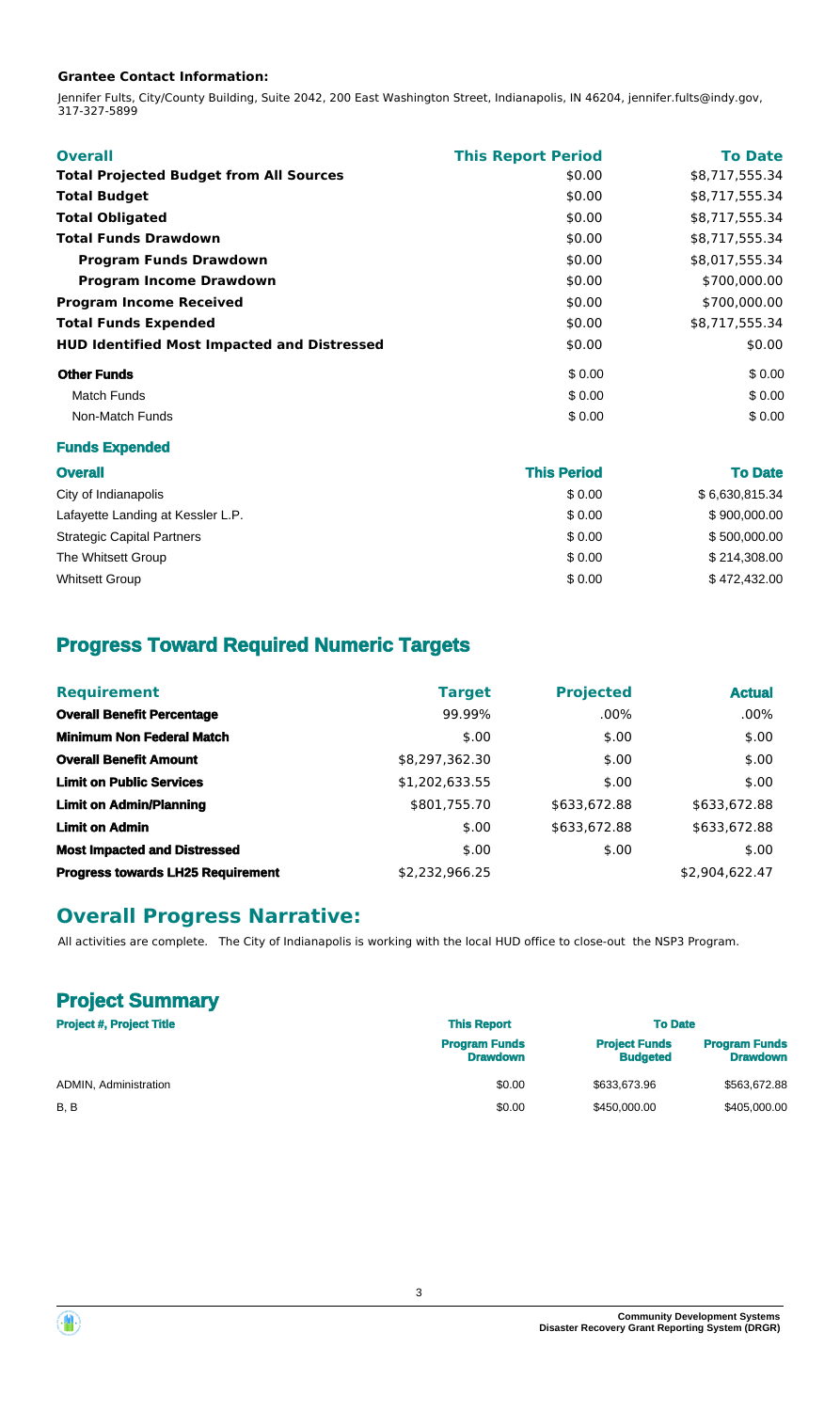| C, Land Bank                           | \$0.00 | \$620,856.53   | \$255.856.75   |
|----------------------------------------|--------|----------------|----------------|
| D. Demolition                          | \$0.00 | \$1.159.408.93 | \$1,159,408.93 |
| E, E                                   | \$0.00 | \$5.283.291.00 | \$5,063,291.00 |
| E-SEND-NEW-R, SEND 1302 Shelby         | \$0.00 | \$97,894.00    | \$97,894.00    |
| E-TWG-LH25-Monon Lofts, Monon Lofts    | \$0.00 | \$472,432,00   | \$472,431.78   |
| E-TWG-Rehab-PI, Illinois Street Senior | \$0.00 | \$214,308.00   | \$0.00         |

# **Activities**

| <b>Project #/</b> | <b>ADMIN / Administration</b> |
|-------------------|-------------------------------|
|-------------------|-------------------------------|

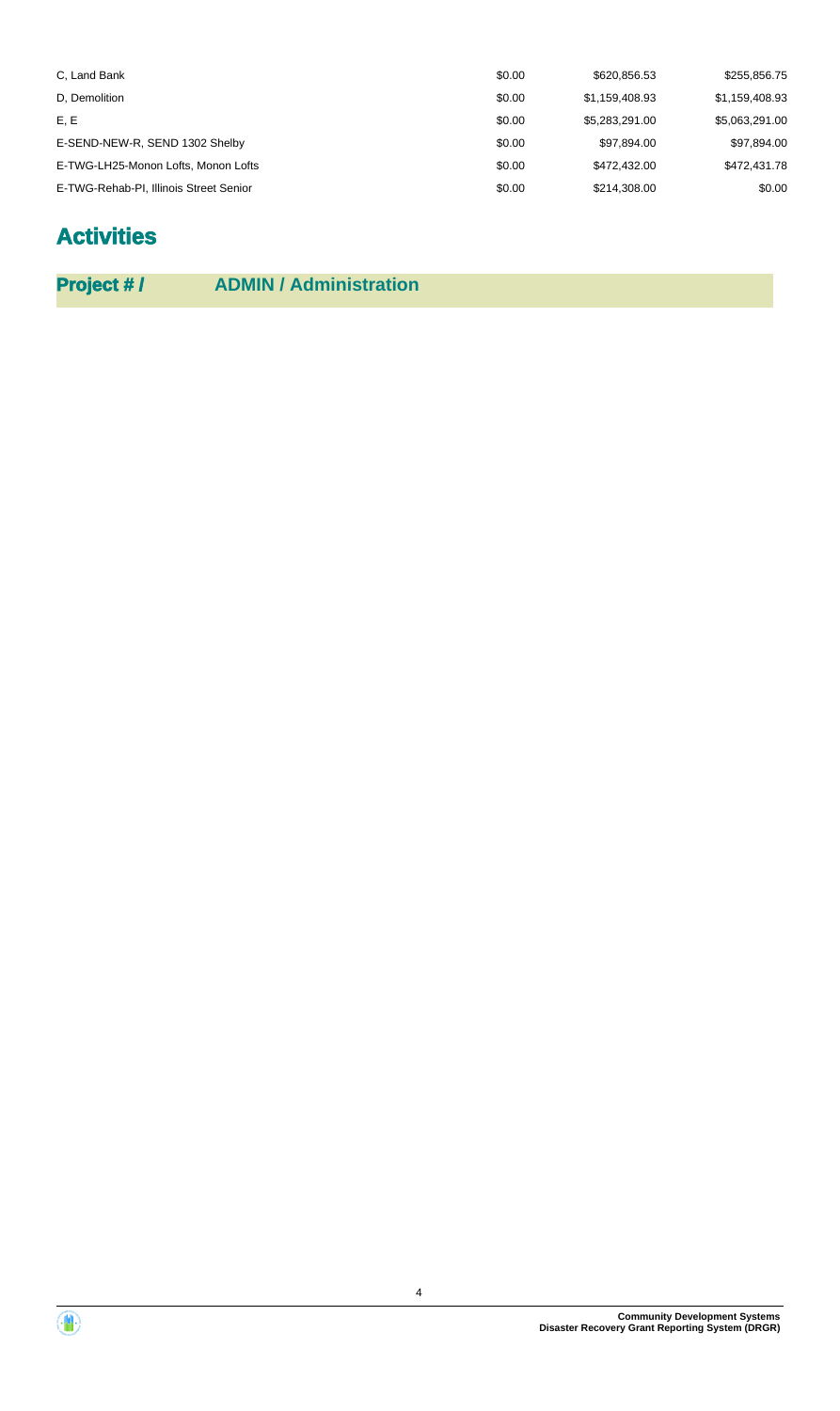# **Grantee Activity Number: ADMIN Activity Title: Administration**

| <b>Activity Type:</b>        | <b>Activity Status:</b>                    |
|------------------------------|--------------------------------------------|
| Administration               | Completed                                  |
| <b>Project Number:</b>       | <b>Project Title:</b>                      |
| <b>ADMIN</b>                 | Administration                             |
| <b>Projected Start Date:</b> | <b>Projected End Date:</b>                 |
| 02/01/2011                   | 04/01/2014                                 |
| <b>Benefit Type:</b>         | <b>Completed Activity Actual End Date:</b> |
| N/A                          |                                            |
| <b>National Objective:</b>   | <b>Responsible Organization:</b>           |
| N/A                          | City of Indianapolis                       |
|                              |                                            |

| <b>Overall</b>                                 | <b>Jul 1 thru Sep 30, 2021</b> | <b>To Date</b> |
|------------------------------------------------|--------------------------------|----------------|
| <b>Total Projected Budget from All Sources</b> | \$0.00                         | \$633,672.88   |
| <b>Total Budget</b>                            | \$0.00                         | \$633,672.88   |
| <b>Total Obligated</b>                         | \$0.00                         | \$633,672.88   |
| <b>Total Funds Drawdown</b>                    | \$0.00                         | \$633,672.88   |
| <b>Program Funds Drawdown</b>                  | \$0.00                         | \$563,672.88   |
| <b>Program Income Drawdown</b>                 | \$0.00                         | \$70,000.00    |
| <b>Program Income Received</b>                 | \$0.00                         | \$70,000.00    |
| <b>Total Funds Expended</b>                    | \$0.00                         | \$633,672.88   |
| <b>Most Impacted and Distressed Expended</b>   | \$0.00                         | \$0.00         |

### **Activity Description:**

Planning and administration of all NSP3 activities.

### **Location Description:**

200 East Washington Street.

### **Activity Progress Narrative:**

Activity Complete. Working towards close-out.

## **Accomplishments Performance Measures**

**No Accomplishments Performance Measures**

### **Beneficiaries Performance Measures**

**No Beneficiaries Performance Measures found.**



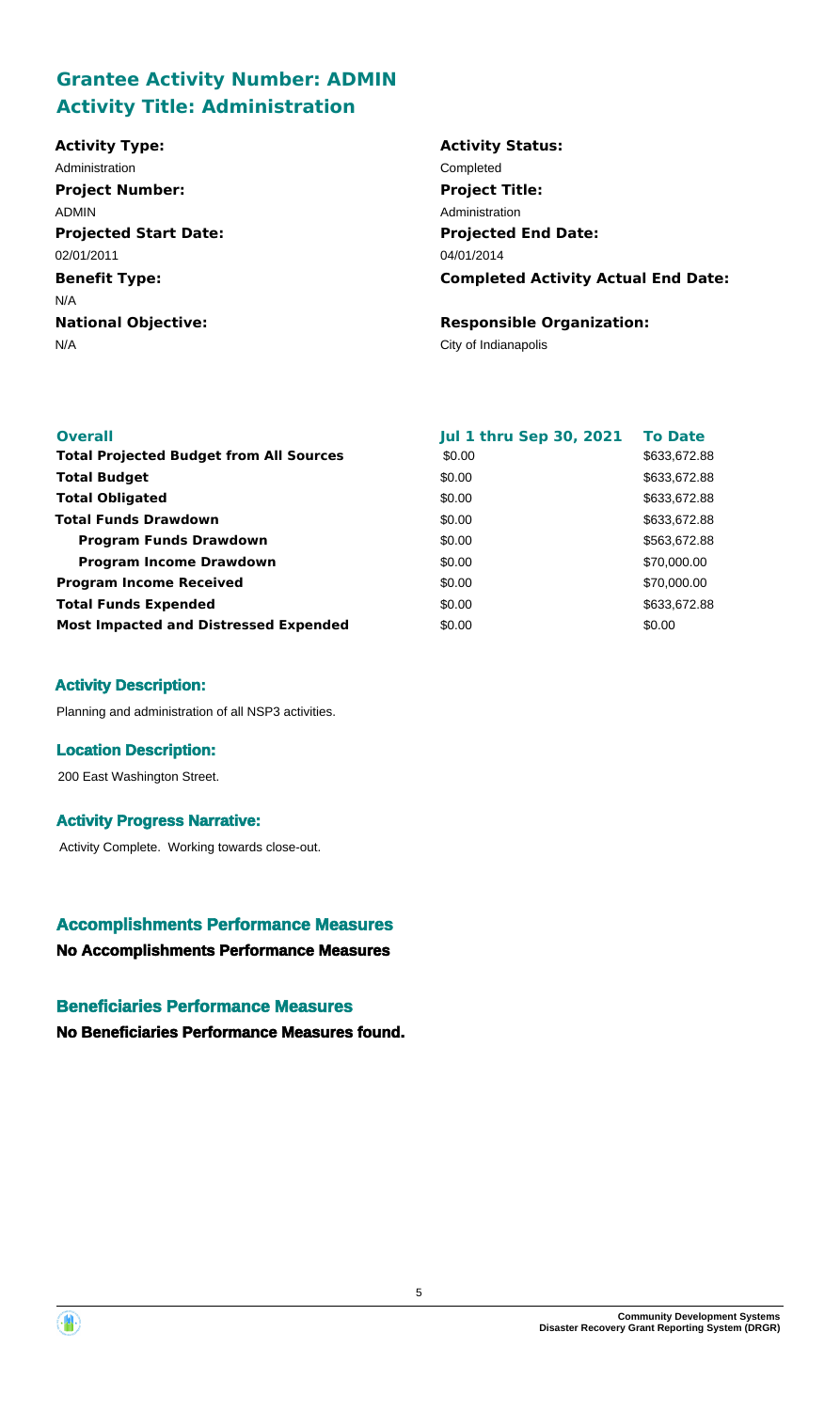## **Activity Locations**

## **No Activity Locations found.**

No Other Funding Sources Found **Other Funding Sources**

## **Other Funding Sources Budgeted - Detail**

## **No Other Match Funding Sources Found**

| <b>Activity Supporting Documents:</b> |                    | <b>None</b> |
|---------------------------------------|--------------------|-------------|
| <b>Project #/</b>                     | <b>C/Land Bank</b> |             |



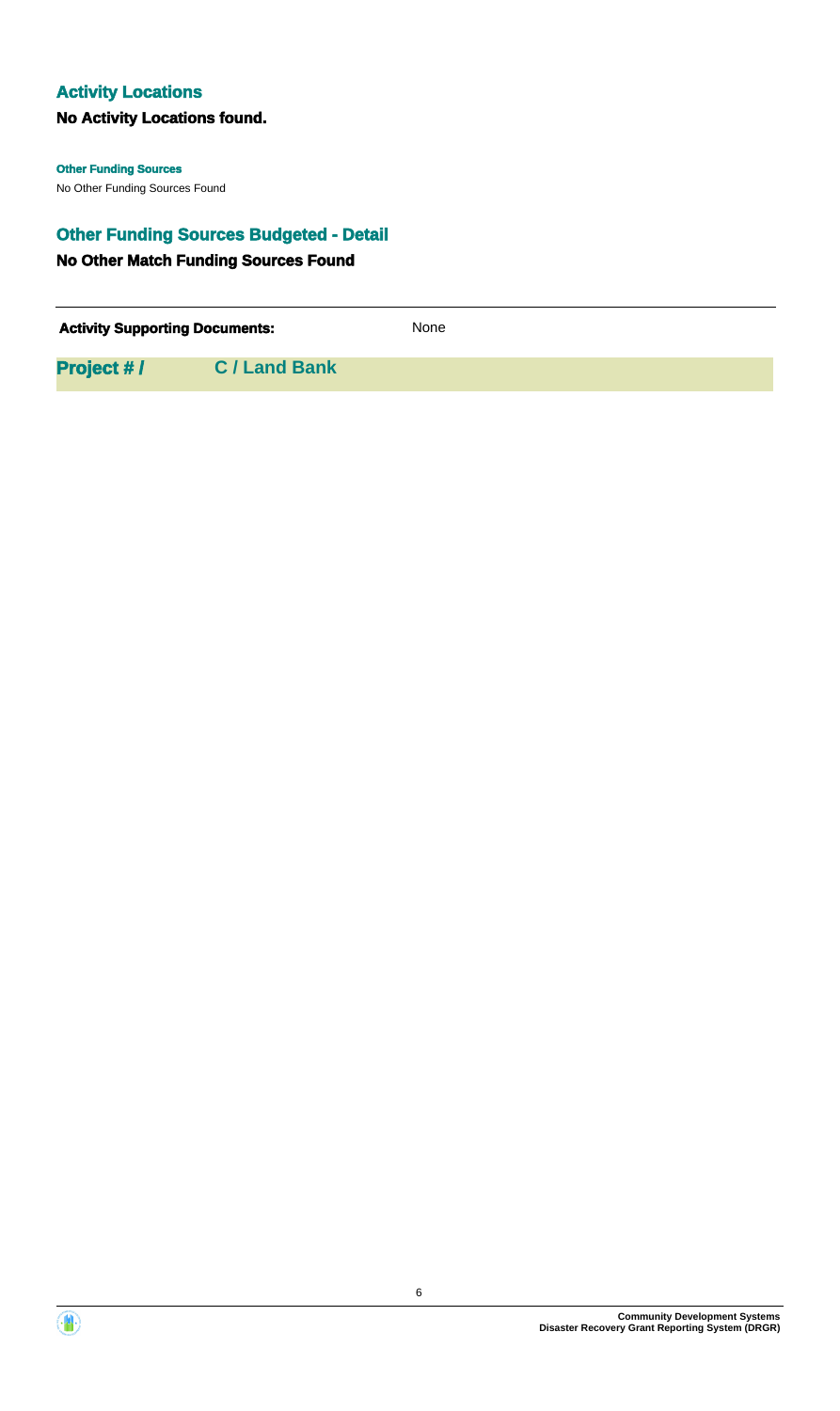# **Grantee Activity Number: C-LB Activity Title: Land Bank Disposition**

| <b>Activity Type:</b>                 | <b>Activity Status:</b>                    |
|---------------------------------------|--------------------------------------------|
| Land Banking - Disposition (NSP Only) | Completed                                  |
| <b>Project Number:</b>                | <b>Project Title:</b>                      |
| C                                     | Land Bank                                  |
| <b>Projected Start Date:</b>          | <b>Projected End Date:</b>                 |
| 02/01/2013                            | 03/14/2014                                 |
| <b>Benefit Type:</b>                  | <b>Completed Activity Actual End Date:</b> |
| Area (Census)                         |                                            |
| <b>National Objective:</b>            | <b>Responsible Organization:</b>           |
| NSP Only - LMMI                       | City of Indianapolis                       |

| <b>Overall</b>                                 | <b>Jul 1 thru Sep 30, 2021</b> | <b>To Date</b> |
|------------------------------------------------|--------------------------------|----------------|
| <b>Total Projected Budget from All Sources</b> | \$0.00                         | \$406,548.53   |
| <b>Total Budget</b>                            | \$0.00                         | \$406,548.53   |
| <b>Total Obligated</b>                         | \$0.00                         | \$406,548.53   |
| <b>Total Funds Drawdown</b>                    | \$0.00                         | \$406,548.53   |
| <b>Program Funds Drawdown</b>                  | \$0.00                         | \$255,856.75   |
| <b>Program Income Drawdown</b>                 | \$0.00                         | \$150,691.78   |
| <b>Program Income Received</b>                 | \$0.00                         | \$365,000.00   |
| <b>Total Funds Expended</b>                    | \$0.00                         | \$406,548.53   |
| City of Indianapolis                           | \$0.00                         | \$406,548.53   |
| <b>Most Impacted and Distressed Expended</b>   | \$0.00                         | \$0.00         |

## **Activity Description:**

Maintenance and disposition of land bank properties acquired using funds from NSP Grant B-08-MN-18-0007 under Activity C-INDY-ACQ.

### **Location Description:**

NSP eligible areas throughout Marion County.

### **Activity Progress Narrative:**

Activity Complete. Working towards close-out.

|                                 | <b>This Report Period</b> | <b>Cumulative Actual Total / Expected</b> |  |  |
|---------------------------------|---------------------------|-------------------------------------------|--|--|
|                                 | <b>Total</b>              | <b>Total</b>                              |  |  |
| <b>Hours Maintaining Banked</b> | 2000                      | 2000/2000                                 |  |  |
| # of Properties                 | 511                       | 511/511                                   |  |  |



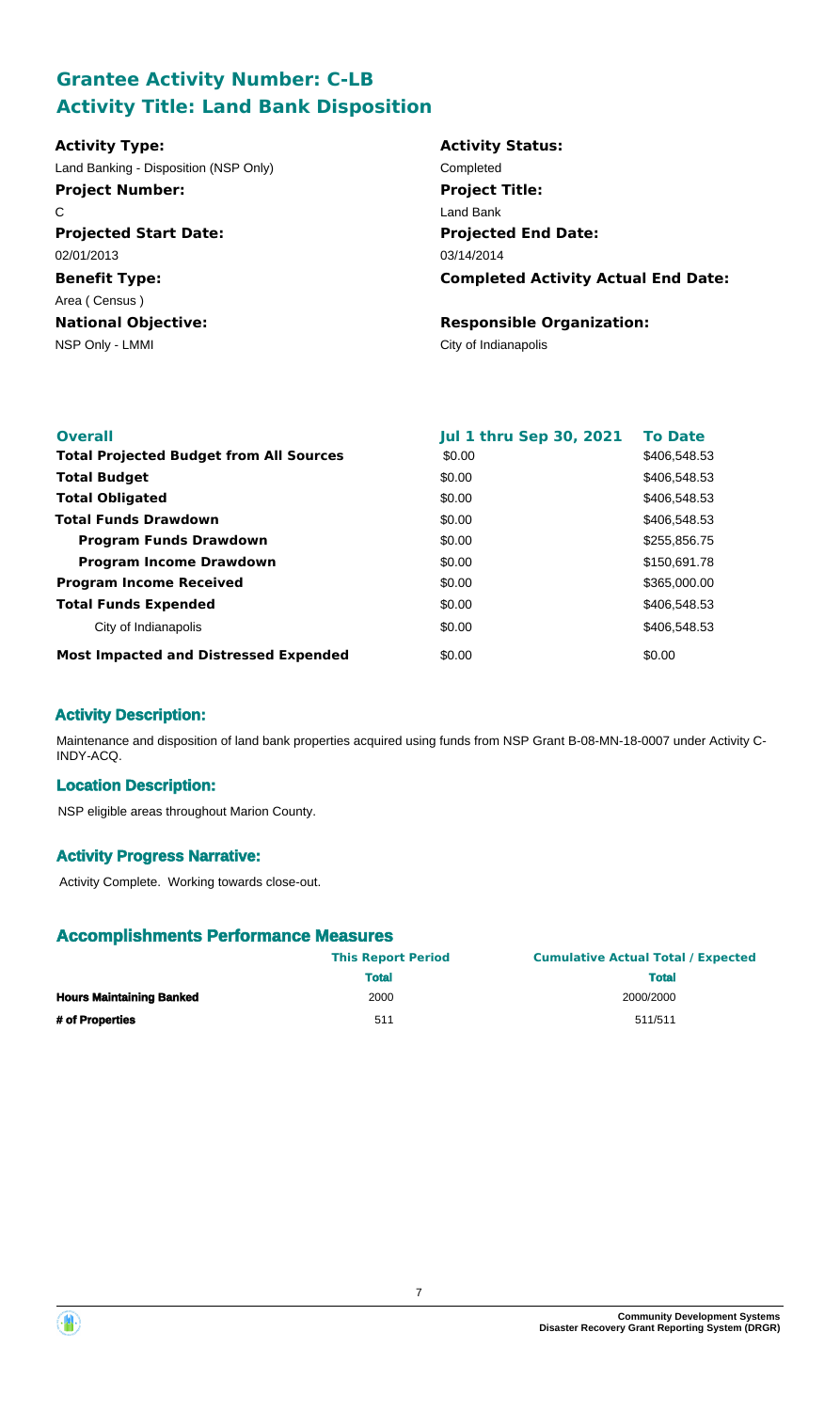|                                           | <b>This Report Period</b> | <b>Cumulative Actual Total / Expected</b> |  |  |
|-------------------------------------------|---------------------------|-------------------------------------------|--|--|
|                                           | <b>Total</b>              | <b>Total</b>                              |  |  |
| # of Housing Units                        | 511                       | 511/511                                   |  |  |
| # of Singlefamily Units                   | 511                       | 511/511                                   |  |  |
| <b>Beneficiaries Performance Measures</b> |                           |                                           |  |  |
|                                           | <b>This Report Period</b> | <b>Cumulative Actual Total / Expected</b> |  |  |

|              | Low    | <b>Mod</b> | Total  | <b>LOW</b>   | Mod          | <b>Total</b> | Low/Mod% |
|--------------|--------|------------|--------|--------------|--------------|--------------|----------|
| # of Persons | 425332 | 339204     | 764536 | 425332/20563 | 339204/15823 | 764536/76453 | 100.00   |
|              |        |            |        |              |              |              |          |
|              |        |            |        |              |              |              |          |

**LMI%:** 47.2

## **Activity Locations**

### **No Activity Locations found.**

No Other Funding Sources Found **Other Funding Sources**

# **Other Funding Sources Budgeted - Detail**

## **No Other Match Funding Sources Found**

Activity **Supporting Documents:** None

**Project # / D / Demolition**

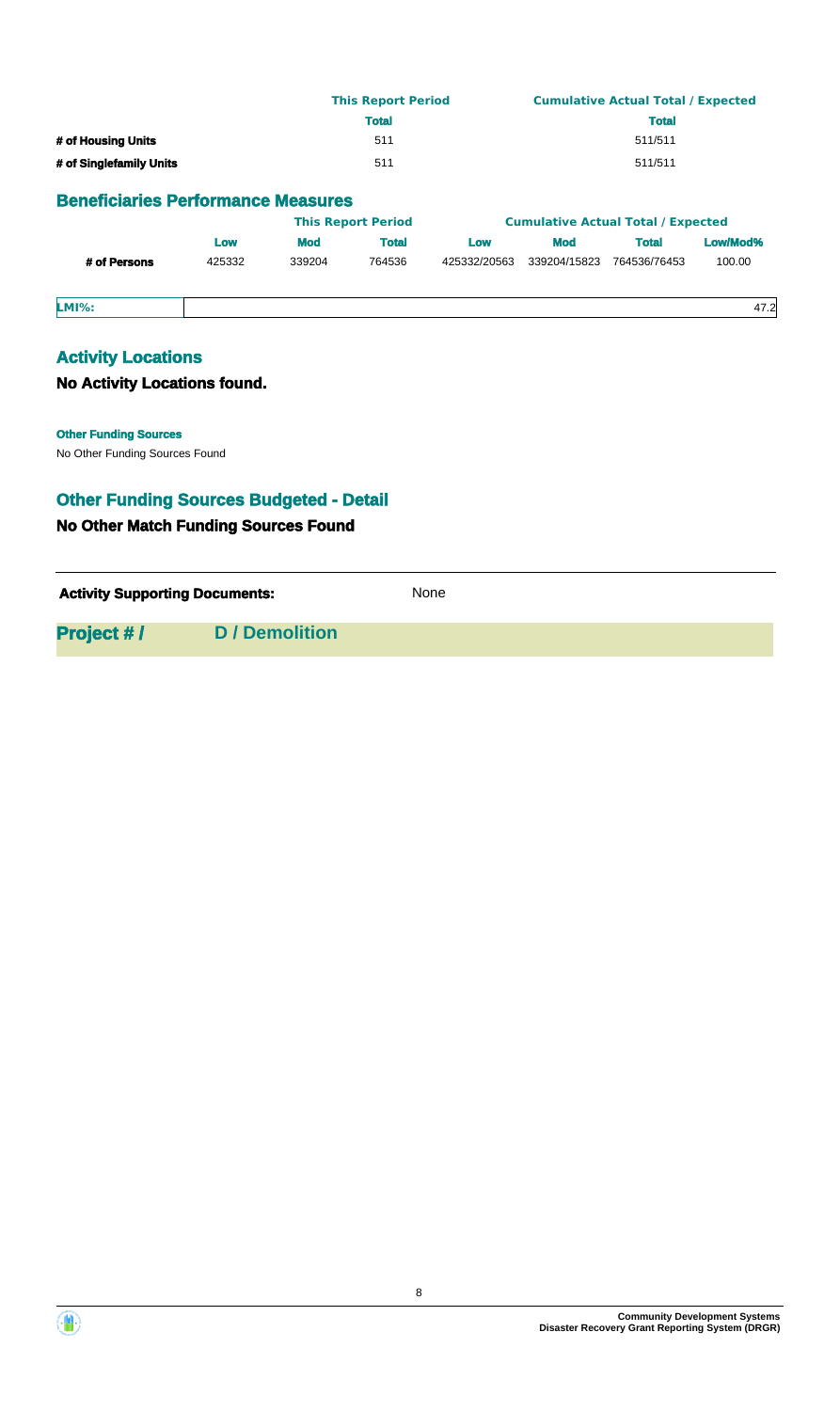# **Grantee Activity Number: D-W Activity Title: Demolition**

| <b>Activity Type:</b>        | <b>Activity Status:</b>                    |
|------------------------------|--------------------------------------------|
| Clearance and Demolition     | Completed                                  |
| <b>Project Number:</b>       | <b>Project Title:</b>                      |
| D                            | Demolition                                 |
| <b>Projected Start Date:</b> | <b>Projected End Date:</b>                 |
| 05/01/2011                   | 08/31/2011                                 |
| <b>Benefit Type:</b>         | <b>Completed Activity Actual End Date:</b> |
| Area (Census)                |                                            |
| <b>National Objective:</b>   | <b>Responsible Organization:</b>           |
| NSP Only - LMMI              | City of Indianapolis                       |

| <b>Overall</b>                                 | <b>Jul 1 thru Sep 30, 2021</b> | <b>To Date</b> |
|------------------------------------------------|--------------------------------|----------------|
| <b>Total Projected Budget from All Sources</b> | \$0.00                         | \$1,159,408.93 |
| <b>Total Budget</b>                            | \$0.00                         | \$1,159,408.93 |
| <b>Total Obligated</b>                         | \$0.00                         | \$1,159,408.93 |
| <b>Total Funds Drawdown</b>                    | \$0.00                         | \$1,159,408.93 |
| <b>Program Funds Drawdown</b>                  | \$0.00                         | \$1,159,408.93 |
| <b>Program Income Drawdown</b>                 | \$0.00                         | \$0.00         |
| <b>Program Income Received</b>                 | \$0.00                         | \$0.00         |
| <b>Total Funds Expended</b>                    | \$0.00                         | \$1,159,408.93 |
| City of Indianapolis                           | \$0.00                         | \$1,159,408.93 |
| <b>Most Impacted and Distressed Expended</b>   | \$0.00                         | \$0.00         |

## **Activity Description:**

Demolition and clearance of an abandoned, tax-foreclosed former hospital.

### **Location Description:**

3232 North Meridian Street & 55 West 33rd Street.

## **Activity Progress Narrative:**

|                                  | <b>This Report Period</b> | <b>Cumulative Actual Total / Expected</b> |  |  |
|----------------------------------|---------------------------|-------------------------------------------|--|--|
|                                  | <b>Total</b>              | <b>Total</b>                              |  |  |
| # of buildings (non-residential) |                           | 1/1                                       |  |  |
| # of Properties                  | 0                         | 1/1                                       |  |  |

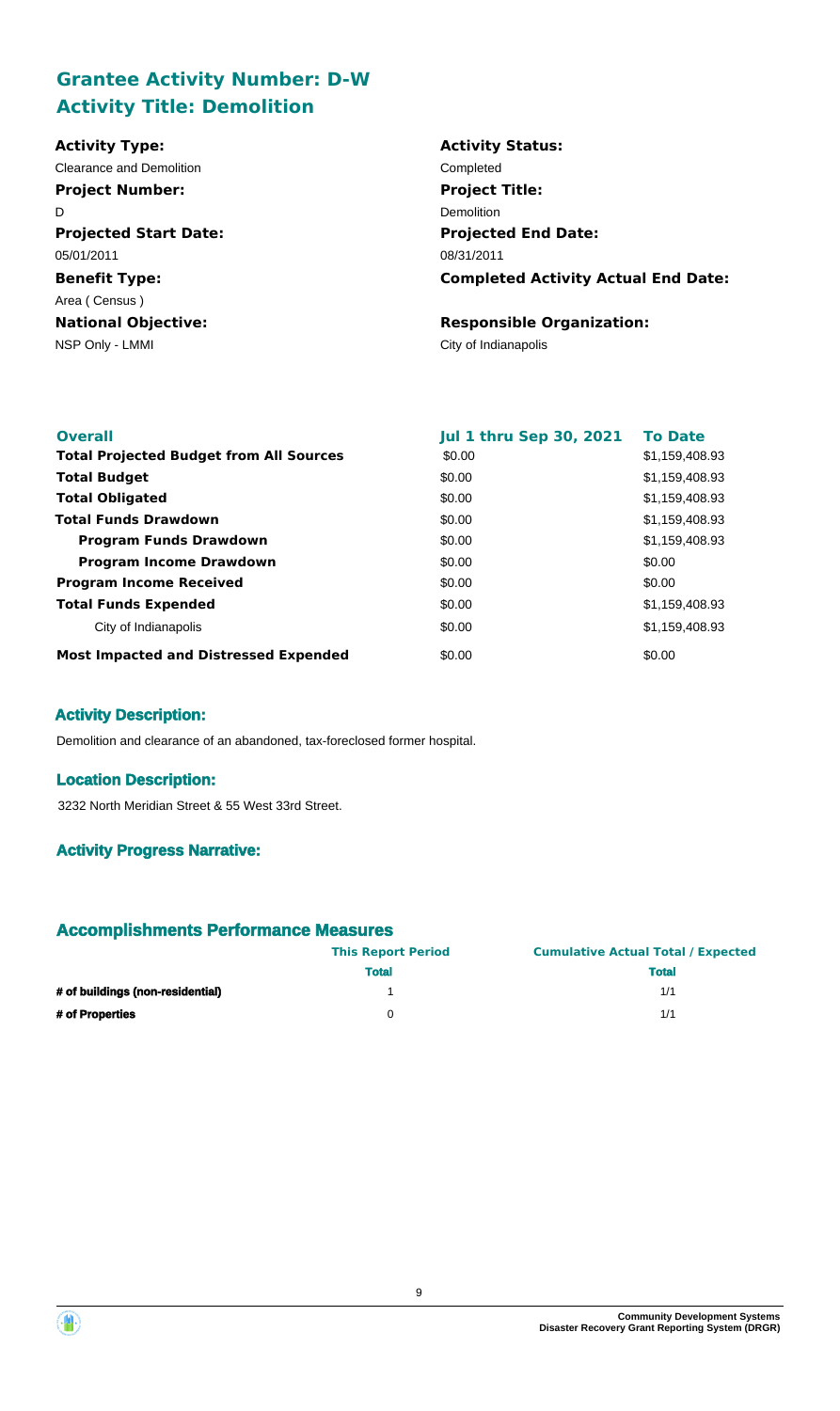|              |     |            | <b>This Report Period</b> |         |            | <b>Cumulative Actual Total / Expected</b> |          |
|--------------|-----|------------|---------------------------|---------|------------|-------------------------------------------|----------|
|              | Low | <b>Mod</b> | <b>Total</b>              | Low     | <b>Mod</b> | <b>Total</b>                              | Low/Mod% |
| # of Persons | 855 | 369        | 1224                      | 855/610 | 369/174    | 1224/1224                                 | 100.00   |
| <b>LMI%:</b> |     |            |                           |         |            |                                           | 78.38    |

## **Activity Locations**

### **No Activity Locations found.**

# **Other Funding Sources**

No Other Funding Sources Found

# **No Other Match Funding Sources Found Other Funding Sources Budgeted - Detail**

| <b>Activity Supporting Documents:</b> |     | None |
|---------------------------------------|-----|------|
| <b>Project #/</b>                     | E/E |      |

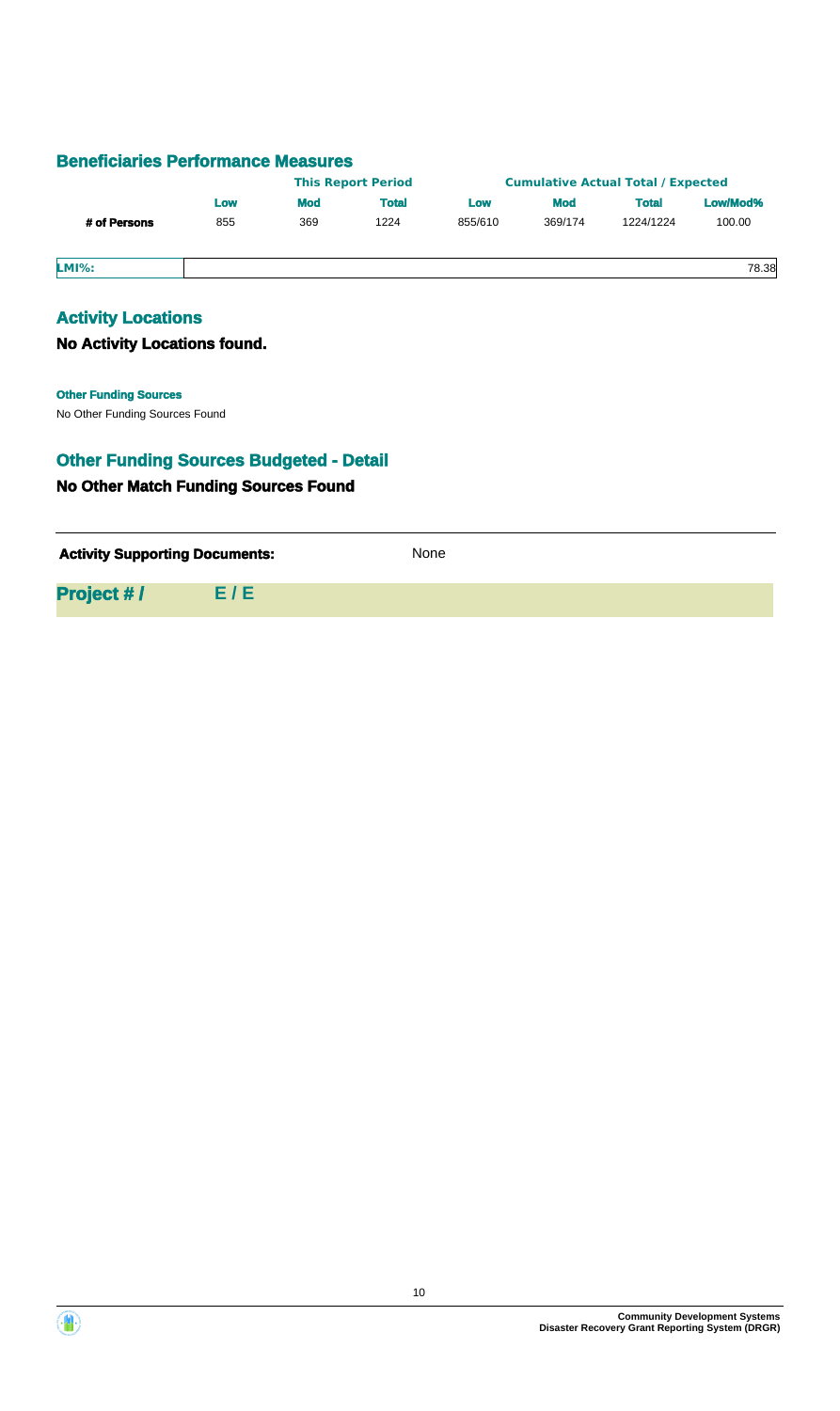# **Grantee Activity Number: E - KSC - NEW - R Activity Title: KSC - 9 New Rental Units**

| <b>Activity Type:</b>        | <b>Activity Status:</b>                    |
|------------------------------|--------------------------------------------|
| Construction of new housing  | Completed                                  |
| <b>Project Number:</b>       | <b>Project Title:</b>                      |
| E                            | Е                                          |
| <b>Projected Start Date:</b> | <b>Projected End Date:</b>                 |
| 11/01/2012                   | 06/30/2013                                 |
| <b>Benefit Type:</b>         | <b>Completed Activity Actual End Date:</b> |
| Direct (HouseHold)           |                                            |
| <b>National Objective:</b>   | <b>Responsible Organization:</b>           |
| NSP Only - LMMI              | City of Indianapolis                       |
|                              |                                            |

| <b>Overall</b>                                 | <b>Jul 1 thru Sep 30, 2021</b> | <b>To Date</b> |
|------------------------------------------------|--------------------------------|----------------|
| <b>Total Projected Budget from All Sources</b> | \$0.00                         | \$500,000.00   |
| <b>Total Budget</b>                            | \$0.00                         | \$500,000.00   |
| <b>Total Obligated</b>                         | \$0.00                         | \$500,000.00   |
| <b>Total Funds Drawdown</b>                    | \$0.00                         | \$500,000.00   |
| <b>Program Funds Drawdown</b>                  | \$0.00                         | \$500,000.00   |
| <b>Program Income Drawdown</b>                 | \$0.00                         | \$0.00         |
| <b>Program Income Received</b>                 | \$0.00                         | \$0.00         |
| <b>Total Funds Expended</b>                    | \$0.00                         | \$500,000.00   |
| City of Indianapolis                           | \$0.00                         | \$500,000.00   |
| <b>Most Impacted and Distressed Expended</b>   | \$0.00                         | \$0.00         |

### **Activity Description:**

Construction of a portion of a new, three-story mixed-use building containing nine dwelling units to be rented to households at or below 120% of AMI. (This project is also funded by NSP Grant B-08-MN-18-0007 under Activitiy # E-KSC-NEW-R and Activity # E-CONC-NEW-R.)

### **Location Description:**

1400 Madison Avenue (aka 1420 Madison Ave or 1440 Madison Ave)

### **Activity Progress Narrative:**

Activity Complete. Working towards close-out.

|                       | <b>This Report Period</b> | <b>Cumulative Actual Total / Expected</b> |
|-----------------------|---------------------------|-------------------------------------------|
|                       | <b>Total</b>              | <b>Total</b>                              |
| <b>#Sites re-used</b> |                           | 1/1                                       |

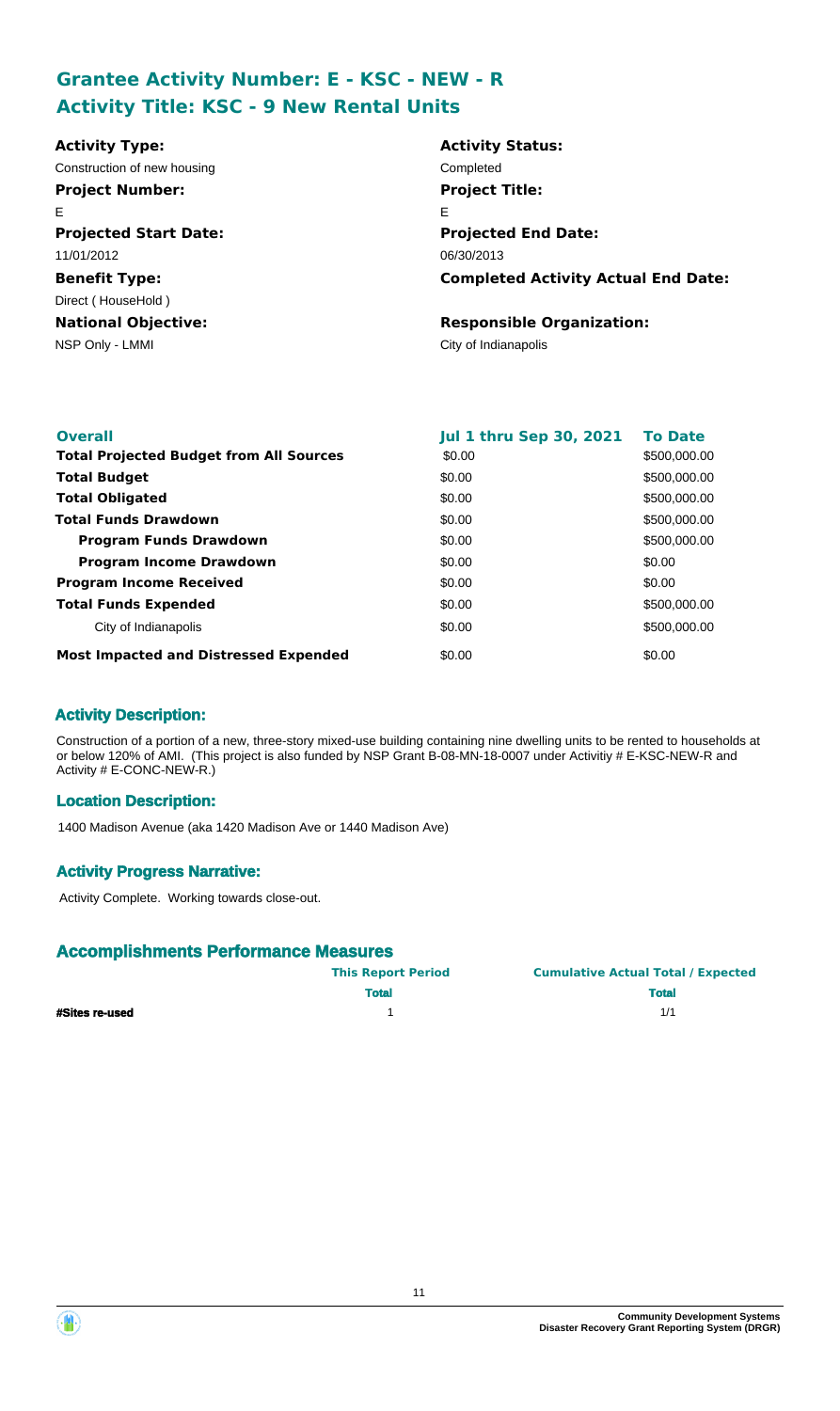|                        | <b>This Report Period</b> | <b>Cumulative Actual Total / Expected</b> |
|------------------------|---------------------------|-------------------------------------------|
|                        | <b>Total</b>              | <b>Total</b>                              |
| # of Housing Units     | 9                         | 9/9                                       |
| # of Multifamily Units | 9                         | 9/9                                       |

|                 |     |            | <b>This Report Period</b> |     | <b>Cumulative Actual Total / Expected</b> |              |          |
|-----------------|-----|------------|---------------------------|-----|-------------------------------------------|--------------|----------|
|                 | LOW | <b>Mod</b> | <b>Total</b>              | Low | <b>Mod</b>                                | <b>Total</b> | Low/Mod% |
| # of Households |     |            |                           | 0/0 | 0/0                                       | 9/9          | 0.00     |
| # Renter        |     |            |                           | 0/0 | 0/0                                       | 9/9          | 0.00     |

## **Activity Locations**

**No Activity Locations found.**

#### **Other Funding Sources**

No Other Funding Sources Found

## **Other Funding Sources Budgeted - Detail**

## **No Other Match Funding Sources Found**

**Activity Supporting Documents:** None



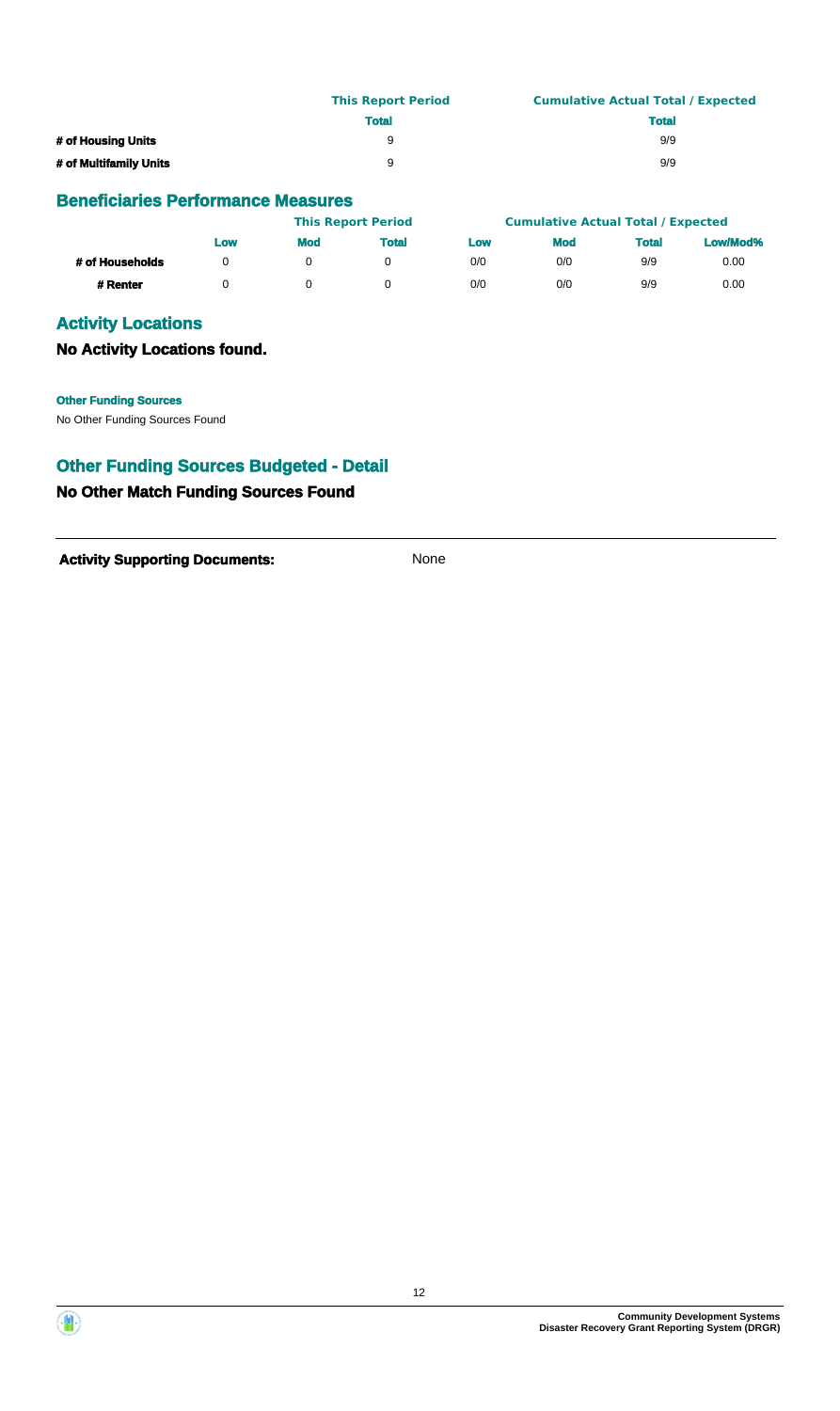# **Grantee Activity Number: E-KT Activity Title: Keystone Towers**

| <b>Activity Type:</b>                                   | <b>Activity Status:</b>                    |
|---------------------------------------------------------|--------------------------------------------|
| Rehabilitation/reconstruction of residential structures | Completed                                  |
| <b>Project Number:</b>                                  | <b>Project Title:</b>                      |
| Е                                                       | Е                                          |
| <b>Projected Start Date:</b>                            | <b>Projected End Date:</b>                 |
| 09/01/2011                                              | 03/14/2014                                 |
| <b>Benefit Type:</b>                                    | <b>Completed Activity Actual End Date:</b> |
| Direct (HouseHold)                                      |                                            |
| <b>National Objective:</b>                              | <b>Responsible Organization:</b>           |
| NSP Only - LMMI                                         | City of Indianapolis                       |
|                                                         |                                            |

| <b>Overall</b>                                 | <b>Jul 1 thru Sep 30, 2021</b> | <b>To Date</b> |
|------------------------------------------------|--------------------------------|----------------|
| <b>Total Projected Budget from All Sources</b> | \$0.00                         | \$2,351,100.53 |
| <b>Total Budget</b>                            | \$0.00                         | \$2,351,100.53 |
| <b>Total Obligated</b>                         | \$0.00                         | \$2,351,100.53 |
| <b>Total Funds Drawdown</b>                    | \$0.00                         | \$2,351,100.53 |
| <b>Program Funds Drawdown</b>                  | \$0.00                         | \$2,351,100.53 |
| <b>Program Income Drawdown</b>                 | \$0.00                         | \$0.00         |
| <b>Program Income Received</b>                 | \$0.00                         | \$0.00         |
| <b>Total Funds Expended</b>                    | \$0.00                         | \$2,351,100.53 |
| City of Indianapolis                           | \$0.00                         | \$2,351,100.53 |
| <b>Most Impacted and Distressed Expended</b>   | \$0.00                         | \$0.00         |

### **Activity Description:**

Vacant, tax foreclosed property, consisting of a fifteen-story and an eight story apartment buildings and associated parking structures will be demolished and redeveloped with construction of 59 housing units, 18 of which will be leased to households at or below 50% of AMI with the remaining 41 units being leased to households at or below 120% AMI.

### **Location Description:**

2855 East 45th Street.

### **Activity Progress Narrative:**

Activity Complete. Working towards close-out.

|                 | <b>This Report Period</b> | <b>Cumulative Actual Total / Expected</b> |
|-----------------|---------------------------|-------------------------------------------|
|                 | <b>Total</b>              | <b>Total</b>                              |
| # of Properties |                           | 2/2                                       |
| #Sites re-used  |                           | 1/1                                       |



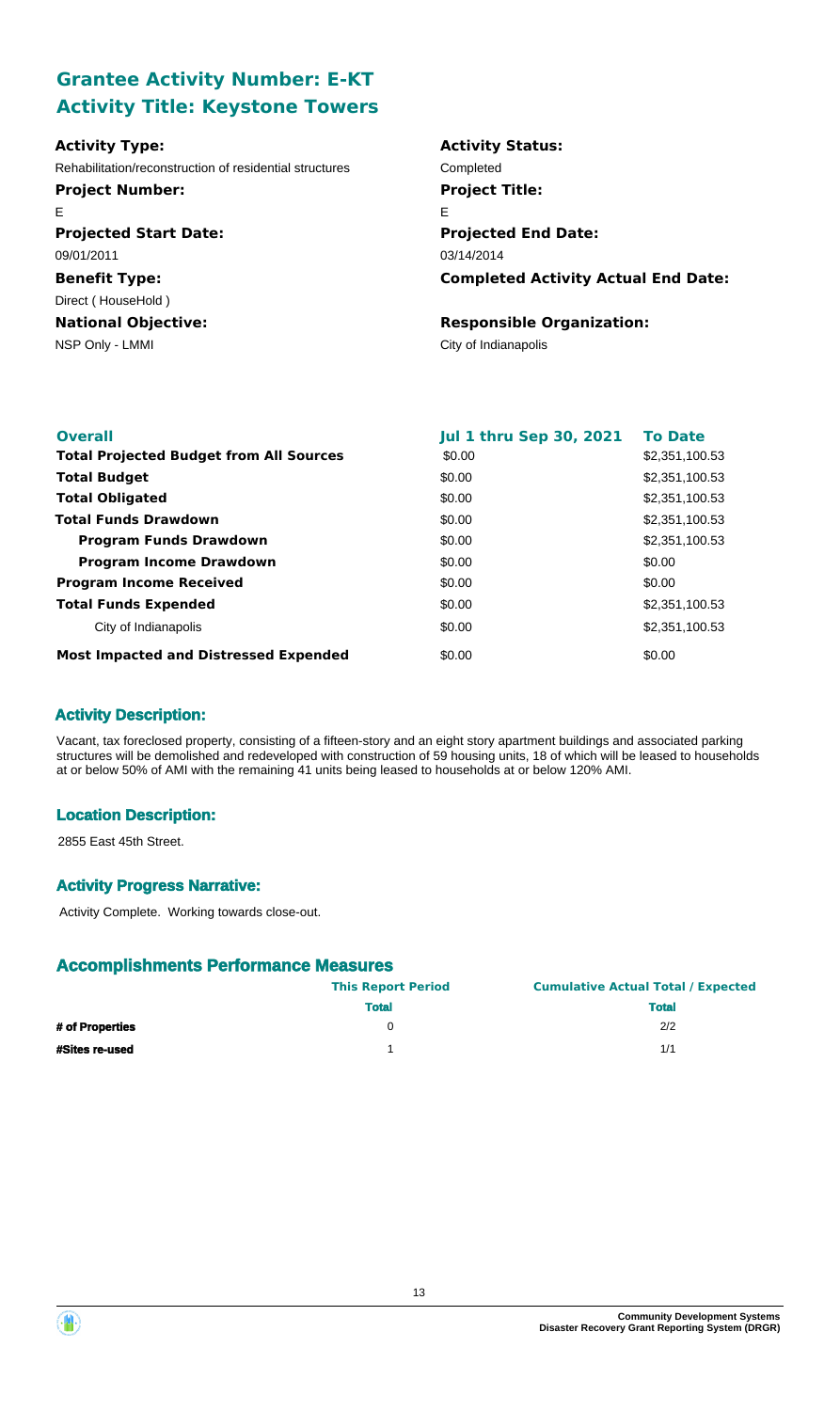|                        | <b>This Report Period</b> | <b>Cumulative Actual Total / Expected</b> |
|------------------------|---------------------------|-------------------------------------------|
|                        | <b>Total</b>              | <b>Total</b>                              |
| # of Housing Units     |                           | 41/41                                     |
| # of Multifamily Units |                           | 41/41                                     |

|                 |     |            | <b>This Report Period</b> |     | <b>Cumulative Actual Total / Expected</b> |              |          |
|-----------------|-----|------------|---------------------------|-----|-------------------------------------------|--------------|----------|
|                 | Low | <b>Mod</b> | <b>Total</b>              | Low | <b>Mod</b>                                | <b>Total</b> | Low/Mod% |
| # of Households |     |            |                           | 7/7 | 34/34                                     | 41/41        | 100.00   |
| # Renter        |     |            |                           | 7/7 | 34/34                                     | 41/41        | 100.00   |

## **Activity Locations**

**No Activity Locations found.**

**Other Funding Sources**

No Other Funding Sources Found

### **Other Funding Sources Budgeted - Detail**

### **No Other Match Funding Sources Found**

Activity **Supporting Documents:** None

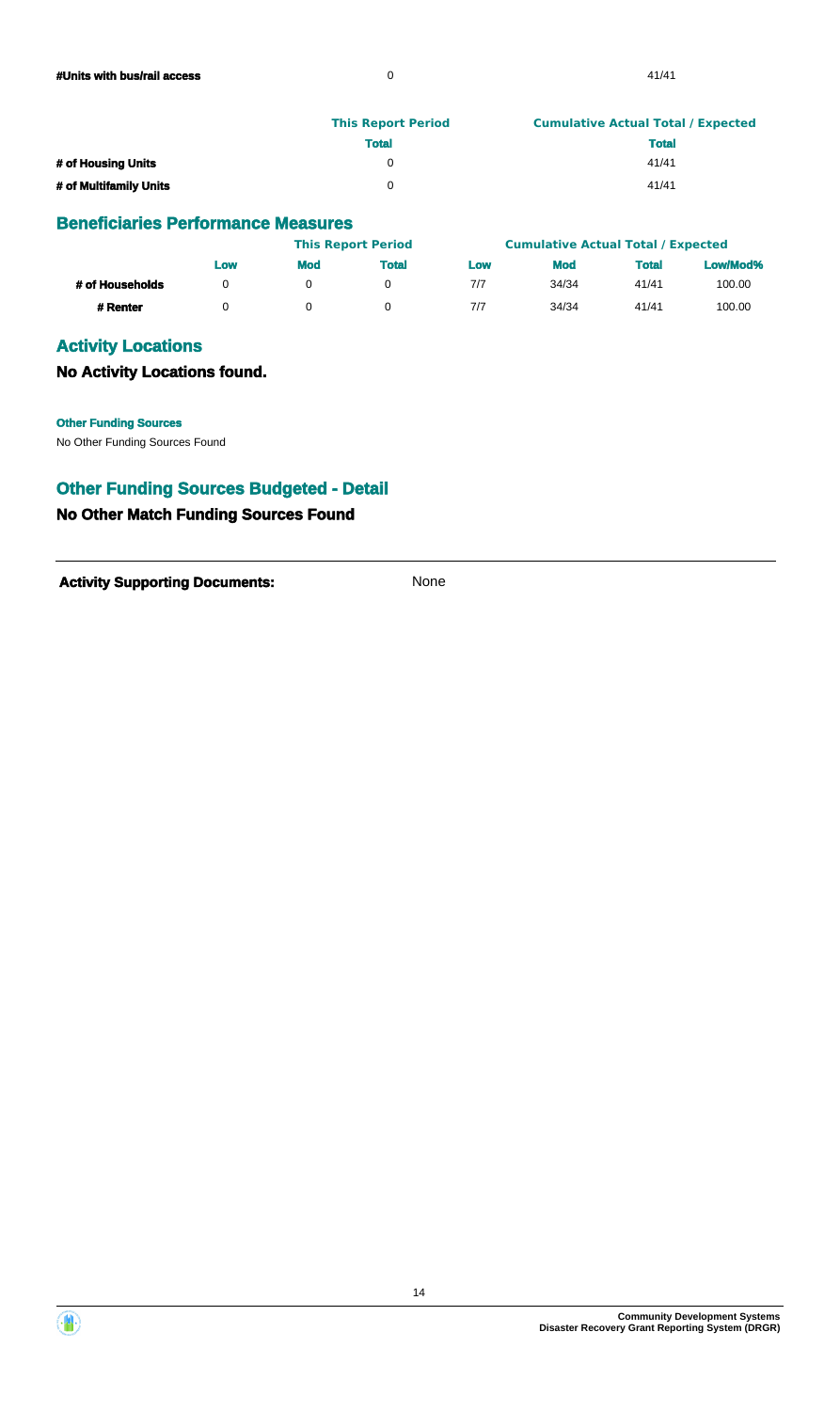# **Grantee Activity Number: E-KT-LH25 Activity Title: Keystone Towers LH25**

| <b>Activity Type:</b>                                   | <b>Activity Status:</b>                    |
|---------------------------------------------------------|--------------------------------------------|
| Rehabilitation/reconstruction of residential structures | Completed                                  |
| <b>Project Number:</b>                                  | <b>Project Title:</b>                      |
| E.                                                      | Е                                          |
| <b>Projected Start Date:</b>                            | <b>Projected End Date:</b>                 |
| 03/14/2012                                              | 03/14/2014                                 |
| <b>Benefit Type:</b>                                    | <b>Completed Activity Actual End Date:</b> |
| Direct (HouseHold)                                      |                                            |
| <b>National Objective:</b>                              | <b>Responsible Organization:</b>           |
| NSP Only - LH - 25% Set-Aside                           | City of Indianapolis                       |

| <b>Overall</b>                                 | <b>Jul 1 thru Sep 30, 2021</b> | <b>To Date</b> |
|------------------------------------------------|--------------------------------|----------------|
| <b>Total Projected Budget from All Sources</b> | \$0.00                         | \$1,032,190.47 |
| <b>Total Budget</b>                            | \$0.00                         | \$1,032,190.47 |
| <b>Total Obligated</b>                         | \$0.00                         | \$1,032,190.47 |
| <b>Total Funds Drawdown</b>                    | \$0.00                         | \$1,032,190.47 |
| <b>Program Funds Drawdown</b>                  | \$0.00                         | \$812,190.47   |
| <b>Program Income Drawdown</b>                 | \$0.00                         | \$220,000.00   |
| <b>Program Income Received</b>                 | \$0.00                         | \$220,000.00   |
| <b>Total Funds Expended</b>                    | \$0.00                         | \$1,032,190.47 |
| City of Indianapolis                           | \$0.00                         | \$1,032,190.47 |
| <b>Most Impacted and Distressed Expended</b>   | \$0.00                         | \$0.00         |

## **Activity Description:**

Rehab/Redevelopment- Vacant- foreclosed property consisting of one 15 story and one 8 Story apartment building. Property will be demolished an redeveloped into 59 units, of which, 18 will be LH25 and 41 units will be LMMI.

### **Location Description:**

Multi housing unit in Indianapolis 2855 E. 45th Street.

### **Activity Progress Narrative:**

Activity Complete. Working towards close-out.

|                        | <b>This Report Period</b> | <b>Cumulative Actual Total / Expected</b> |
|------------------------|---------------------------|-------------------------------------------|
|                        | <b>Total</b>              | <b>Total</b>                              |
| # of Housing Units     | 18                        | 18/18                                     |
| # of Multifamily Units | 18                        | 18/18                                     |



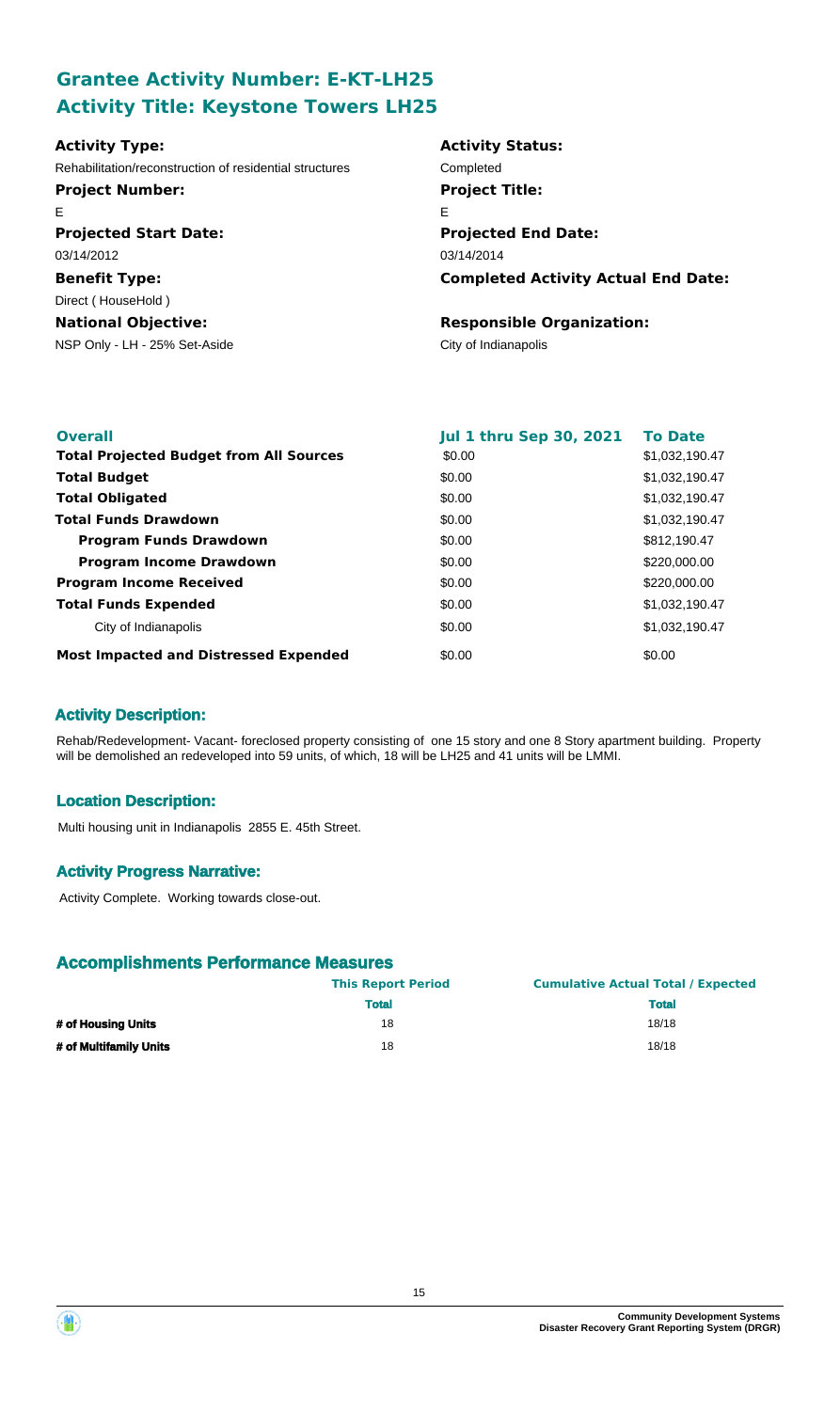|                 |     |            | <b>This Report Period</b> |       | <b>Cumulative Actual Total / Expected</b> |              |          |
|-----------------|-----|------------|---------------------------|-------|-------------------------------------------|--------------|----------|
|                 | Low | <b>Mod</b> | <b>Total</b>              | Low   | <b>Mod</b>                                | <b>Total</b> | Low/Mod% |
| # of Households |     |            |                           | 18/18 | 0/0                                       | 18/18        | 100.00   |
| # Renter        |     |            |                           | 18/18 | 0/0                                       | 18/18        | 100.00   |

## **Activity Locations**

## **No Activity Locations found.**

**Other Funding Sources**

No Other Funding Sources Found

## **Other Funding Sources Budgeted - Detail**

### **No Other Match Funding Sources Found**

Activity **Supporting Documents:** None



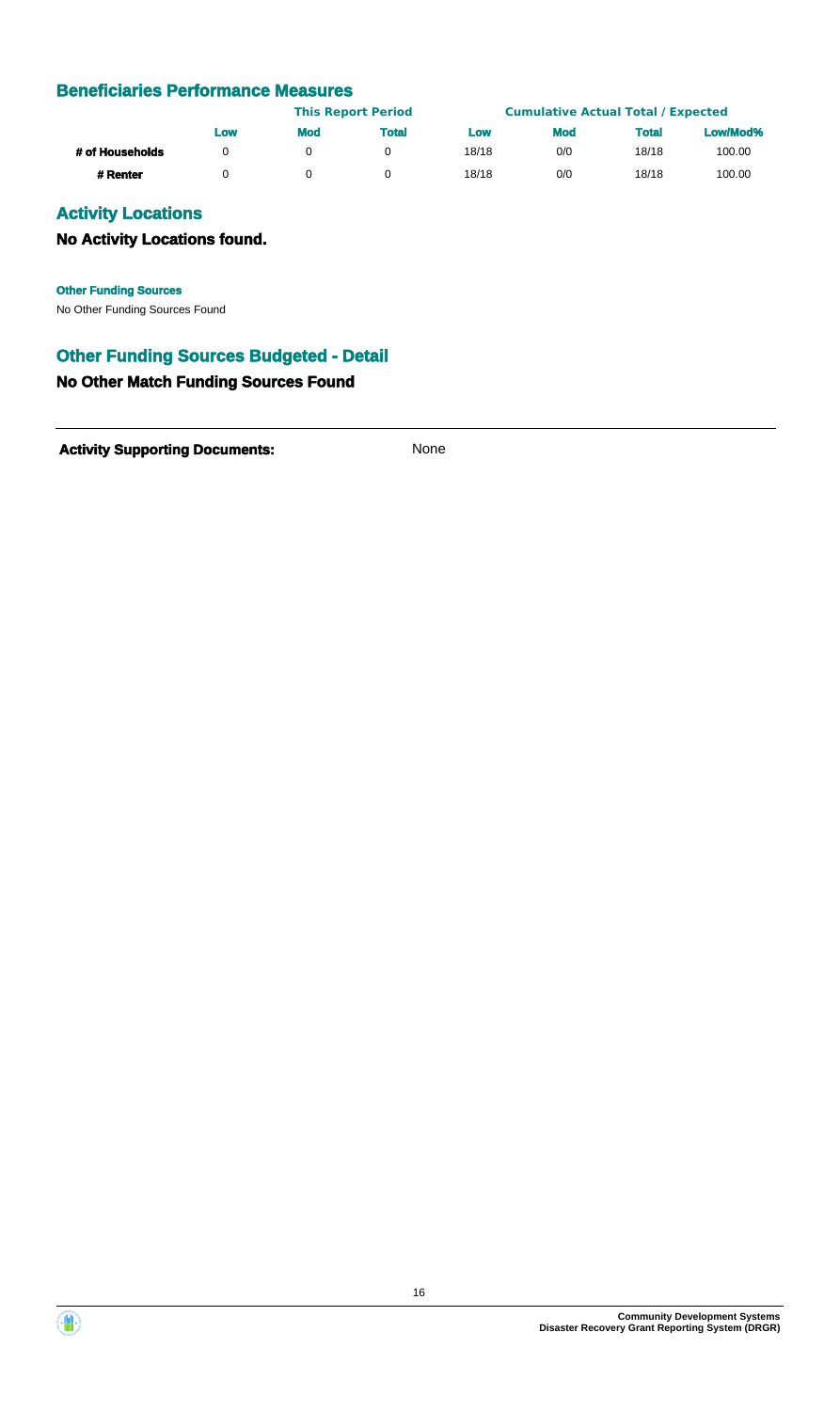# **Grantee Activity Number: E-LAF-LH25 Activity Title: Lafayette Landing LH25**

| <b>Activity Type:</b>         | <b>Activity Status:</b>                    |
|-------------------------------|--------------------------------------------|
| Construction of new housing   | Completed                                  |
| <b>Project Number:</b>        | <b>Project Title:</b>                      |
| E                             | E                                          |
| <b>Projected Start Date:</b>  | <b>Projected End Date:</b>                 |
| 09/01/2011                    | 03/01/2014                                 |
| <b>Benefit Type:</b>          | <b>Completed Activity Actual End Date:</b> |
| Direct (HouseHold)            |                                            |
| <b>National Objective:</b>    | <b>Responsible Organization:</b>           |
| NSP Only - LH - 25% Set-Aside | Lafayette Landing at Kessler L.P.          |
|                               |                                            |
|                               |                                            |

| <b>Overall</b>                                 | <b>Jul 1 thru Sep 30, 2021</b> | <b>To Date</b> |
|------------------------------------------------|--------------------------------|----------------|
| <b>Total Projected Budget from All Sources</b> | \$0.00                         | \$900,000.00   |
| <b>Total Budget</b>                            | \$0.00                         | \$900,000.00   |
| <b>Total Obligated</b>                         | \$0.00                         | \$900,000.00   |
| <b>Total Funds Drawdown</b>                    | \$0.00                         | \$900,000.00   |
| <b>Program Funds Drawdown</b>                  | \$0.00                         | \$900,000.00   |
| <b>Program Income Drawdown</b>                 | \$0.00                         | \$0.00         |
| <b>Program Income Received</b>                 | \$0.00                         | \$0.00         |
| <b>Total Funds Expended</b>                    | \$0.00                         | \$900,000.00   |
| <b>Most Impacted and Distressed Expended</b>   | \$0.00                         | \$0.00         |

### **Activity Description:**

Construction of 51 new housing units to be leased to households at or below 50% AMI.

### **Location Description:**

2333 Lafayette Road.

### **Activity Progress Narrative:**

Activity Complete. Working towards close-out.

|                        | <b>This Report Period</b> | <b>Cumulative Actual Total / Expected</b> |
|------------------------|---------------------------|-------------------------------------------|
|                        | <b>Total</b>              | <b>Total</b>                              |
| # of Housing Units     |                           | 51/51                                     |
| # of Multifamily Units | 0                         | 51/51                                     |

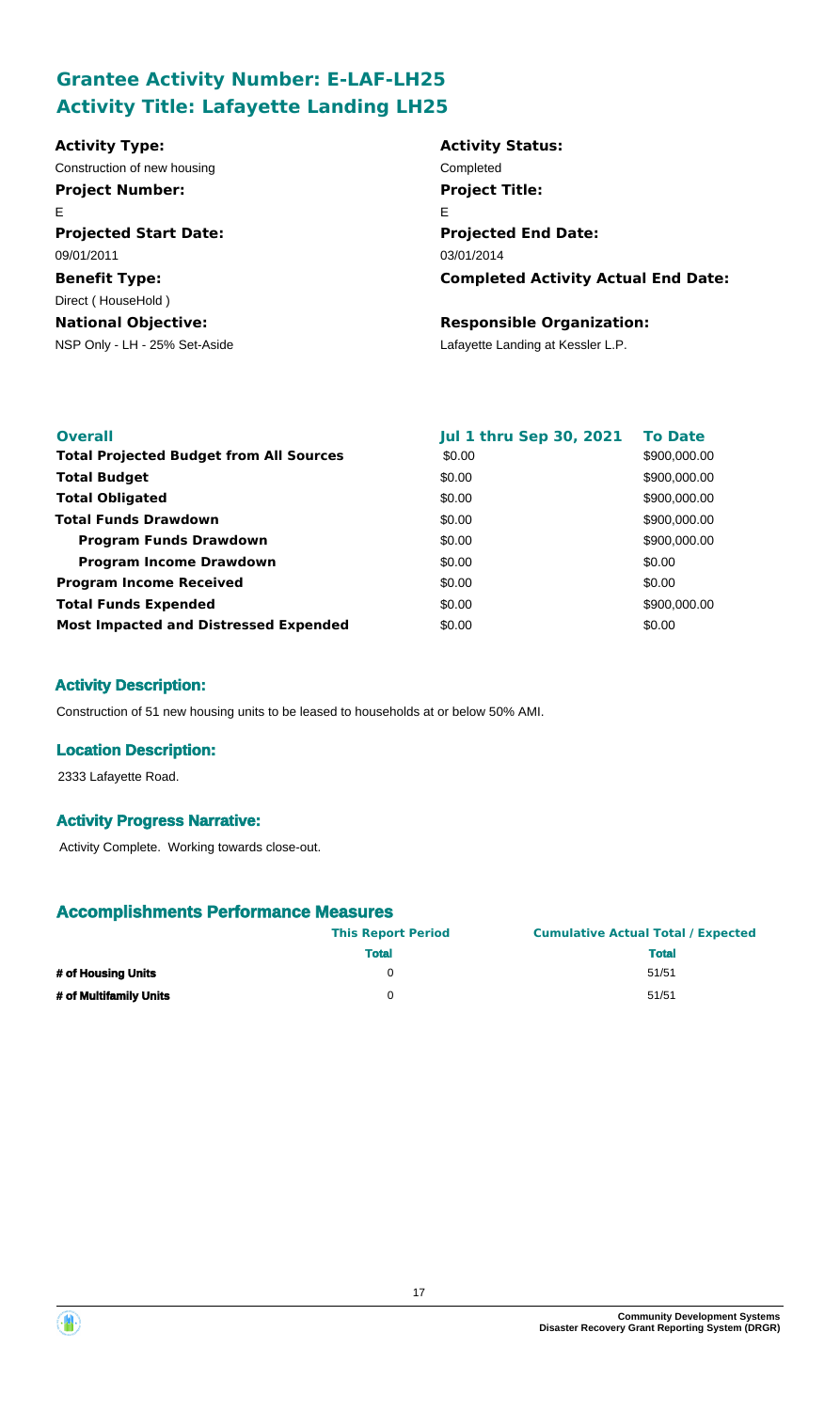|                 | LOW |            | <b>This Report Period</b> |       | <b>Cumulative Actual Total / Expected</b> |              |          |
|-----------------|-----|------------|---------------------------|-------|-------------------------------------------|--------------|----------|
|                 |     | <b>Mod</b> | Total                     | Low   | <b>Mod</b>                                | <b>Total</b> | Low/Mod% |
| # of Households |     |            |                           | 51/51 | 0/0                                       | 51/51        | 100.00   |
| # Renter        |     |            |                           | 51/51 | 0/0                                       | 51/51        | 100.00   |

# **Activity Locations**

## **No Activity Locations found.**

**Other Funding Sources**

No Other Funding Sources Found

## **Other Funding Sources Budgeted - Detail**

### **No Other Match Funding Sources Found**

**Activity Supporting Documents:** None



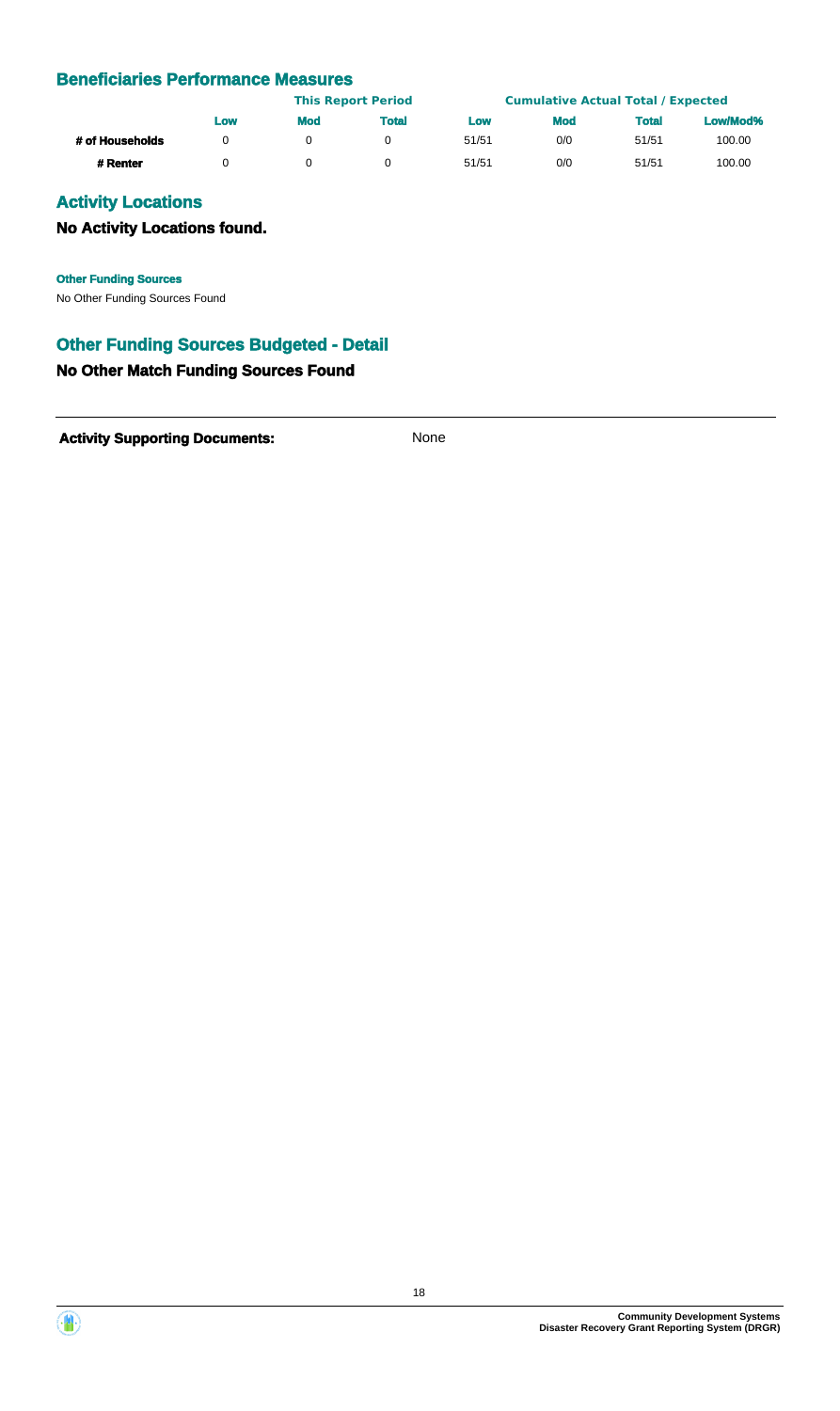# **Grantee Activity Number: E-SCP-NEW Activity Title: Meadows LH25**

| <b>Activity Type:</b>                                   | <b>Activity Status:</b>                    |
|---------------------------------------------------------|--------------------------------------------|
| Rehabilitation/reconstruction of residential structures | Completed                                  |
| <b>Project Number:</b>                                  | <b>Project Title:</b>                      |
| E                                                       | Е                                          |
| <b>Projected Start Date:</b>                            | <b>Projected End Date:</b>                 |
| 09/01/2011                                              | 03/01/2014                                 |
| <b>Benefit Type:</b>                                    | <b>Completed Activity Actual End Date:</b> |
| Direct (HouseHold)                                      |                                            |
| <b>National Objective:</b>                              | <b>Responsible Organization:</b>           |
| NSP Only - LH - 25% Set-Aside                           | <b>Strategic Capital Partners</b>          |
|                                                         |                                            |

| <b>Overall</b>                                 | <b>Jul 1 thru Sep 30, 2021</b> | <b>To Date</b> |
|------------------------------------------------|--------------------------------|----------------|
| <b>Total Projected Budget from All Sources</b> | \$0.00                         | \$500,000.00   |
| <b>Total Budget</b>                            | \$0.00                         | \$500,000.00   |
| <b>Total Obligated</b>                         | \$0.00                         | \$500,000.00   |
| <b>Total Funds Drawdown</b>                    | \$0.00                         | \$500,000.00   |
| <b>Program Funds Drawdown</b>                  | \$0.00                         | \$500,000.00   |
| <b>Program Income Drawdown</b>                 | \$0.00                         | \$0.00         |
| <b>Program Income Received</b>                 | \$0.00                         | \$0.00         |
| <b>Total Funds Expended</b>                    | \$0.00                         | \$500,000.00   |
| <b>Most Impacted and Distressed Expended</b>   | \$0.00                         | \$0.00         |

### **Activity Description:**

Rehabilitate and/or reconstruct 25 housing units to be leased to households at or below 50% AMI.

#### **Location Description:**

4005 Meadows Drive and/or 3805 North Dearborn Street.

#### **Activity Progress Narrative:**

Activity Complete. Working towards close-out.

### **Accomplishments Performance Measures**

|                              | <b>This Report Period</b> | <b>Cumulative Actual Total / Expected</b> |
|------------------------------|---------------------------|-------------------------------------------|
|                              | <b>Total</b>              | <b>Total</b>                              |
| # ELI Households (0-30% AMI) | 0                         | 7/7                                       |
|                              | <b>This Report Period</b> | <b>Cumulative Actual Total / Expected</b> |

**Total Total**

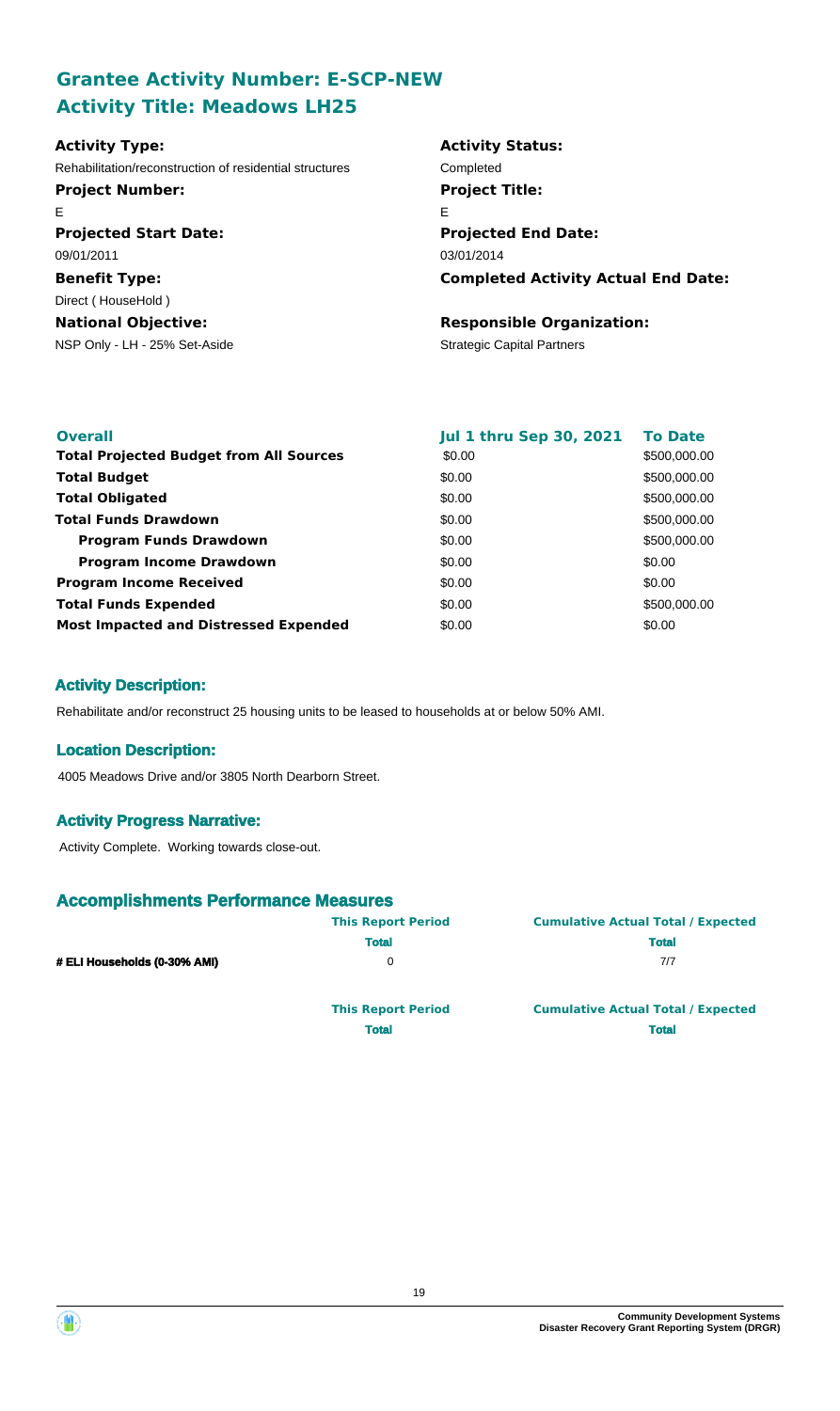| # of Housing Units     | 25/25 |
|------------------------|-------|
| # of Multifamily Units | 25/25 |

|                 | LOW |            | <b>This Report Period</b> |            | <b>Cumulative Actual Total / Expected</b> |              |          |
|-----------------|-----|------------|---------------------------|------------|-------------------------------------------|--------------|----------|
|                 |     | <b>Mod</b> | <b>Total</b>              | <b>LOW</b> | <b>Mod</b>                                | <b>Total</b> | Low/Mod% |
| # of Households |     |            |                           | 25/25      | 0/0                                       | 25/25        | 100.00   |
| # Renter        |     |            |                           | 25/25      | 0/0                                       | 25/25        | 100.00   |

### **Activity Locations**

**No Activity Locations found.**

No Other Funding Sources Found **Other Funding Sources**

## **Other Funding Sources Budgeted - Detail**

### **No Other Match Funding Sources Found**

**Activity Supporting Documents:** None

**Project # / E-SEND-NEW-R / SEND 1302 Shelby**



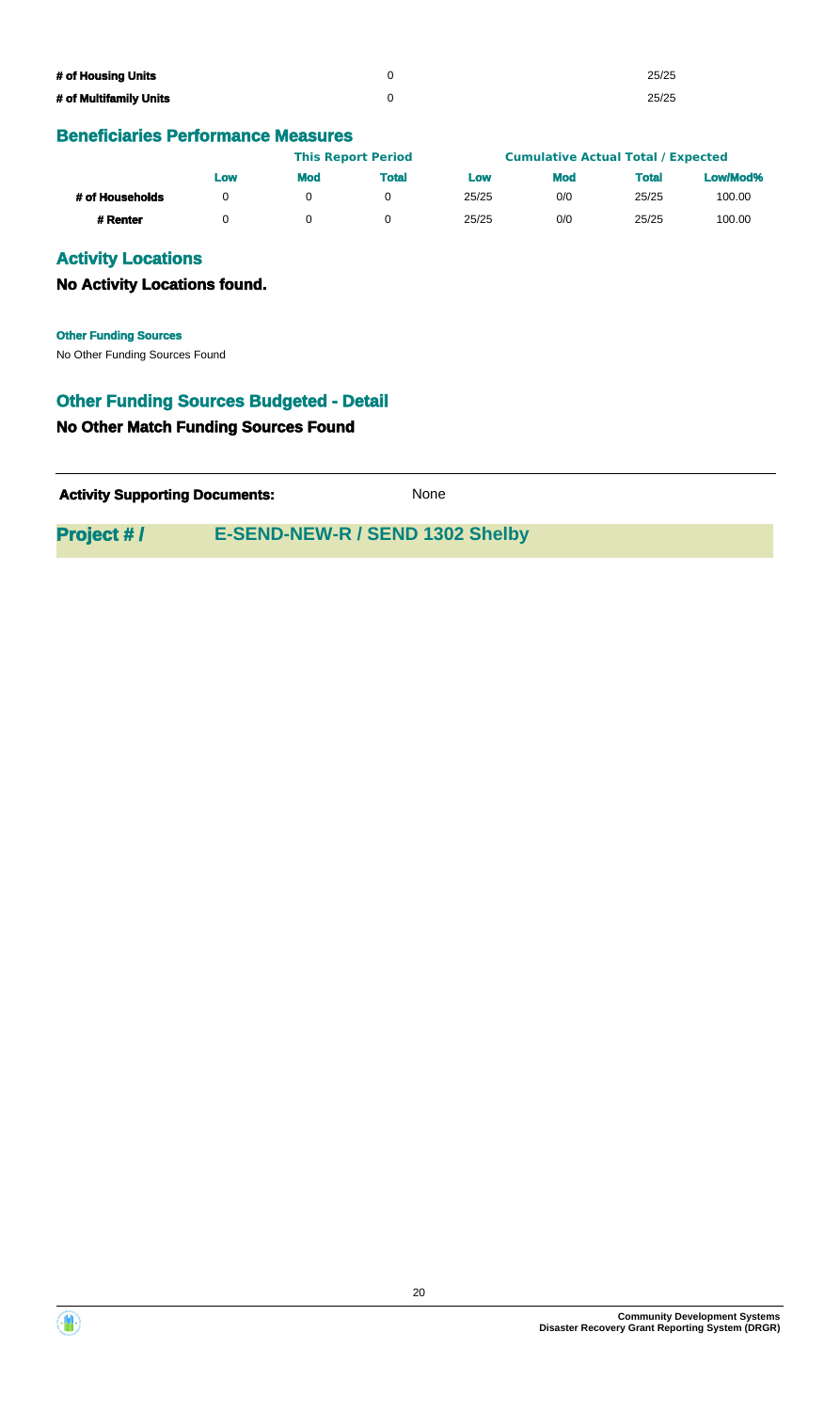# **Grantee Activity Number: E-SEND-NEW-R Activity Title: SEND 1302 Shelby**

| <b>Activity Type:</b>                                   | <b>Activity Status:</b>                    |
|---------------------------------------------------------|--------------------------------------------|
| Rehabilitation/reconstruction of residential structures | Completed                                  |
| <b>Project Number:</b>                                  | <b>Project Title:</b>                      |
| E-SEND-NEW-R                                            | SEND 1302 Shelby                           |
| <b>Projected Start Date:</b>                            | <b>Projected End Date:</b>                 |
| 01/01/2013                                              | 06/30/2013                                 |
| <b>Benefit Type:</b>                                    | <b>Completed Activity Actual End Date:</b> |
| Direct (HouseHold)                                      |                                            |
| <b>National Objective:</b>                              | <b>Responsible Organization:</b>           |
| NSP Only - LMMI                                         | City of Indianapolis                       |
|                                                         |                                            |

| <b>Overall</b>                                 | <b>Jul 1 thru Sep 30, 2021</b> | <b>To Date</b> |
|------------------------------------------------|--------------------------------|----------------|
| <b>Total Projected Budget from All Sources</b> | \$0.00                         | \$97,894.00    |
| <b>Total Budget</b>                            | \$0.00                         | \$97,894.00    |
| <b>Total Obligated</b>                         | \$0.00                         | \$97,894.00    |
| <b>Total Funds Drawdown</b>                    | \$0.00                         | \$97,894.00    |
| <b>Program Funds Drawdown</b>                  | \$0.00                         | \$97,894.00    |
| <b>Program Income Drawdown</b>                 | \$0.00                         | \$0.00         |
| <b>Program Income Received</b>                 | \$0.00                         | \$0.00         |
| <b>Total Funds Expended</b>                    | \$0.00                         | \$97,894.00    |
| <b>Most Impacted and Distressed Expended</b>   | \$0.00                         | \$0.00         |

### **Activity Description:**

SEND will construct 3 units using NSP1 and NSP3 funds. Units will be rented to families at or below 120% AMI.

### **Location Description:**

1302 Shelby Street

#### **Activity Progress Narrative:**

Activity Complete. Working towards close-out.

### **Accomplishments Performance Measures**

|                 | <b>This Report Period</b> | <b>Cumulative Actual Total / Expected</b> |
|-----------------|---------------------------|-------------------------------------------|
|                 | <b>Total</b>              | <b>Total</b>                              |
| # of Properties |                           | 1/1                                       |
|                 | <b>This Report Period</b> | <b>Cumulative Actual Total / Expected</b> |

**Total Total**

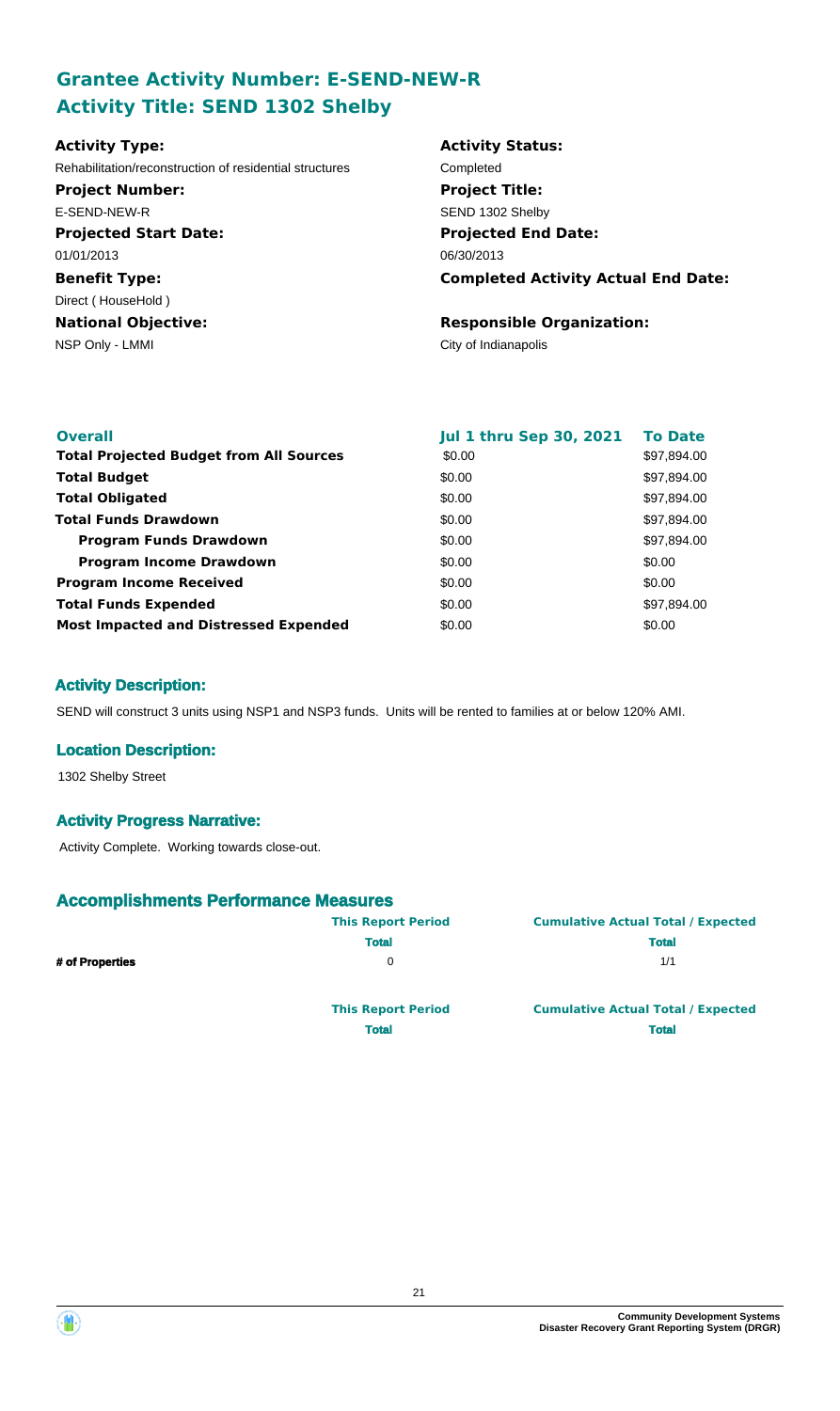| # of Housing Units     | 3/3 |
|------------------------|-----|
| # of Multifamily Units | 3/3 |

|                 |     |            | <b>This Report Period</b> |     | <b>Cumulative Actual Total / Expected</b> |              |          |
|-----------------|-----|------------|---------------------------|-----|-------------------------------------------|--------------|----------|
|                 | Low | <b>Mod</b> | Total                     | Low | <b>Mod</b>                                | <b>Total</b> | Low/Mod% |
| # of Households |     |            |                           | 0/0 | 0/3                                       | 3/3          | 0.00     |
| # Renter        |     |            |                           | 0/0 | 0/3                                       | 3/3          | 0.00     |

## **Activity Locations**

**No Activity Locations found.**

No Other Funding Sources Found **Other Funding Sources**

## **Other Funding Sources Budgeted - Detail**

### **No Other Match Funding Sources Found**

| <b>Activity Supporting Documents:</b> | None |
|---------------------------------------|------|
|                                       |      |

# **Project # / E-TWG-LH25-Monon Lofts / Monon Lofts**



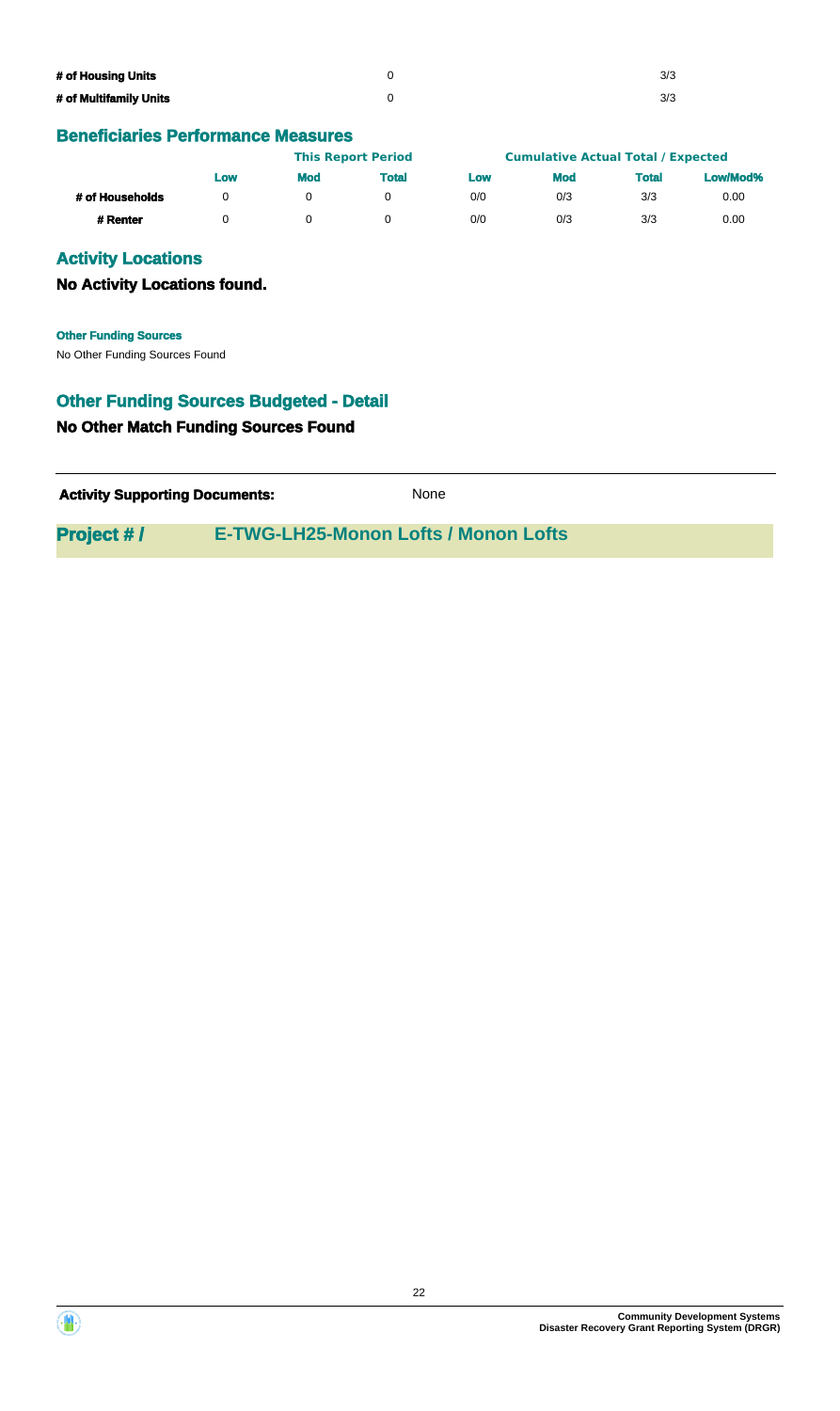# **Grantee Activity Number: E-TWG-LH25-Monon Lofts Activity Title: Monon Lofts**

| <b>Activity Type:</b>         | <b>Activity Status:</b>                    |
|-------------------------------|--------------------------------------------|
| Construction of new housing   | Completed                                  |
| <b>Project Number:</b>        | <b>Project Title:</b>                      |
| E-TWG-LH25-Monon Lofts        | Monon Lofts                                |
| <b>Projected Start Date:</b>  | <b>Projected End Date:</b>                 |
| 06/01/2016                    | 06/01/2018                                 |
| <b>Benefit Type:</b>          | <b>Completed Activity Actual End Date:</b> |
| Direct (HouseHold)            |                                            |
| <b>National Objective:</b>    | <b>Responsible Organization:</b>           |
| NSP Only - LH - 25% Set-Aside | <b>Whitsett Group</b>                      |

| <b>Overall</b>                                 | <b>Jul 1 thru Sep 30, 2021</b> | <b>To Date</b> |
|------------------------------------------------|--------------------------------|----------------|
| <b>Total Projected Budget from All Sources</b> | \$0.00                         | \$472,432.00   |
| <b>Total Budget</b>                            | \$0.00                         | \$472,432.00   |
| <b>Total Obligated</b>                         | \$0.00                         | \$472,432.00   |
| <b>Total Funds Drawdown</b>                    | \$0.00                         | \$472,432.00   |
| <b>Program Funds Drawdown</b>                  | \$0.00                         | \$472,431.78   |
| <b>Program Income Drawdown</b>                 | \$0.00                         | \$0.22         |
| <b>Program Income Received</b>                 | \$0.00                         | \$0.00         |
| <b>Total Funds Expended</b>                    | \$0.00                         | \$472,432,00   |
| <b>Most Impacted and Distressed Expended</b>   | \$0.00                         | \$0.00         |

### **Activity Description:**

Monon Lofts -will be the development of 142 units of multi-family housing. There will be 7 LH25 units set aside for persons/familes with incomes at or below 50% AMI.

### **Location Description:**

1102 E. 16th Street, Indianapolis, Indiana 46205

### **Activity Progress Narrative:**

Activity Complete. Working towards close-out.

|                        | <b>This Report Period</b> | <b>Cumulative Actual Total / Expected</b> |  |  |
|------------------------|---------------------------|-------------------------------------------|--|--|
|                        | <b>Total</b>              | <b>Total</b>                              |  |  |
| # of Multifamily Units |                           | 0/0                                       |  |  |

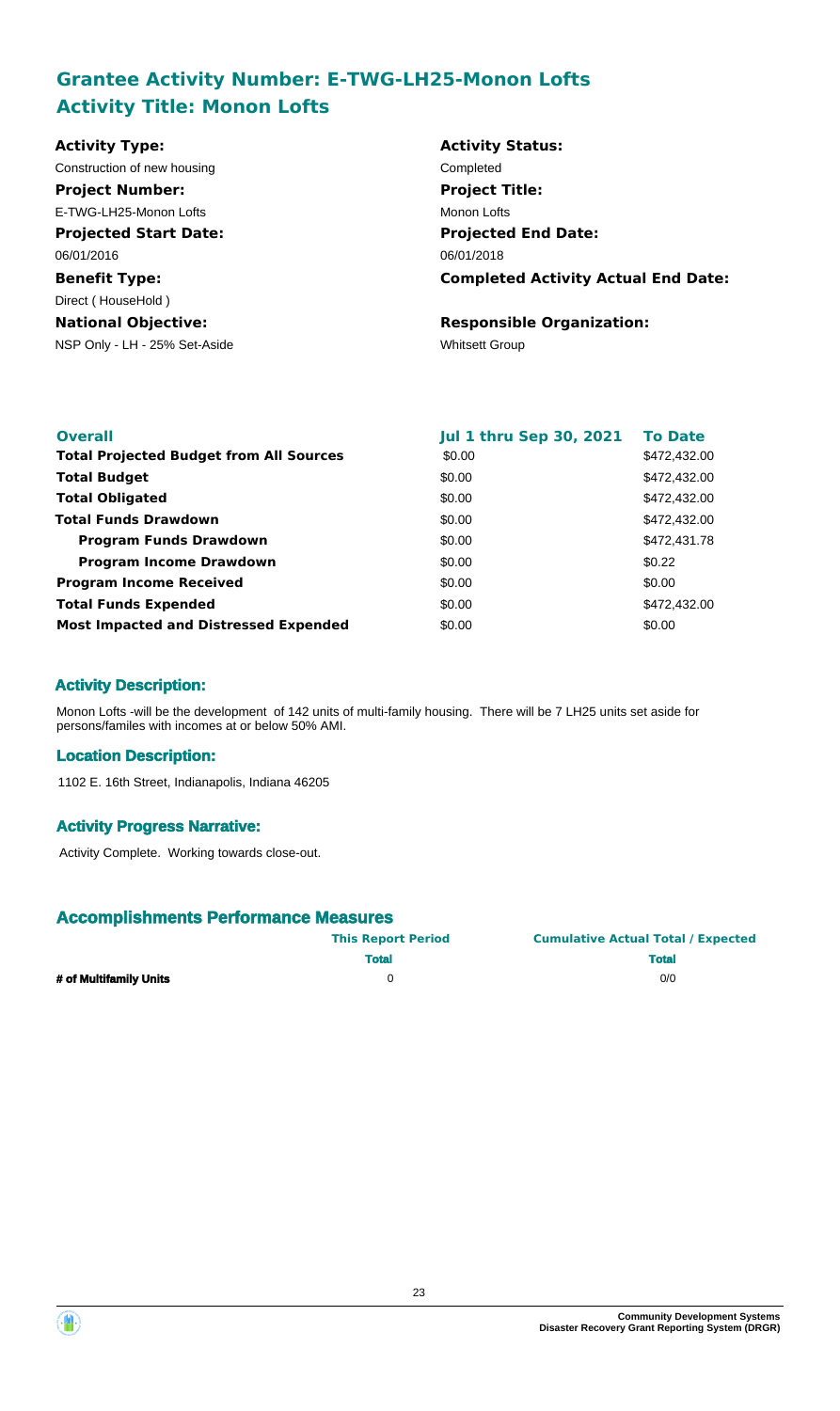|                 | Low | <b>This Report Period</b> |              |     | <b>Cumulative Actual Total / Expected</b> |              |          |
|-----------------|-----|---------------------------|--------------|-----|-------------------------------------------|--------------|----------|
|                 |     | <b>Mod</b>                | <b>Total</b> | Low | <b>Mod</b>                                | <b>Total</b> | Low/Mod% |
| # of Households |     |                           |              | 7/7 | 0/0                                       | 7/7          | 100.00   |
| # Renter        |     |                           |              | 7/7 | 0/0                                       | 7/7          | 100.00   |

## **Activity Locations**

### **No Activity Locations found.**

**Other Funding Sources**

No Other Funding Sources Found

## **Other Funding Sources Budgeted - Detail**

### **No Other Match Funding Sources Found**

**Activity Supporting Documents:** None

**Project # / E-TWG-Rehab-PI / Illinois Street Senior**



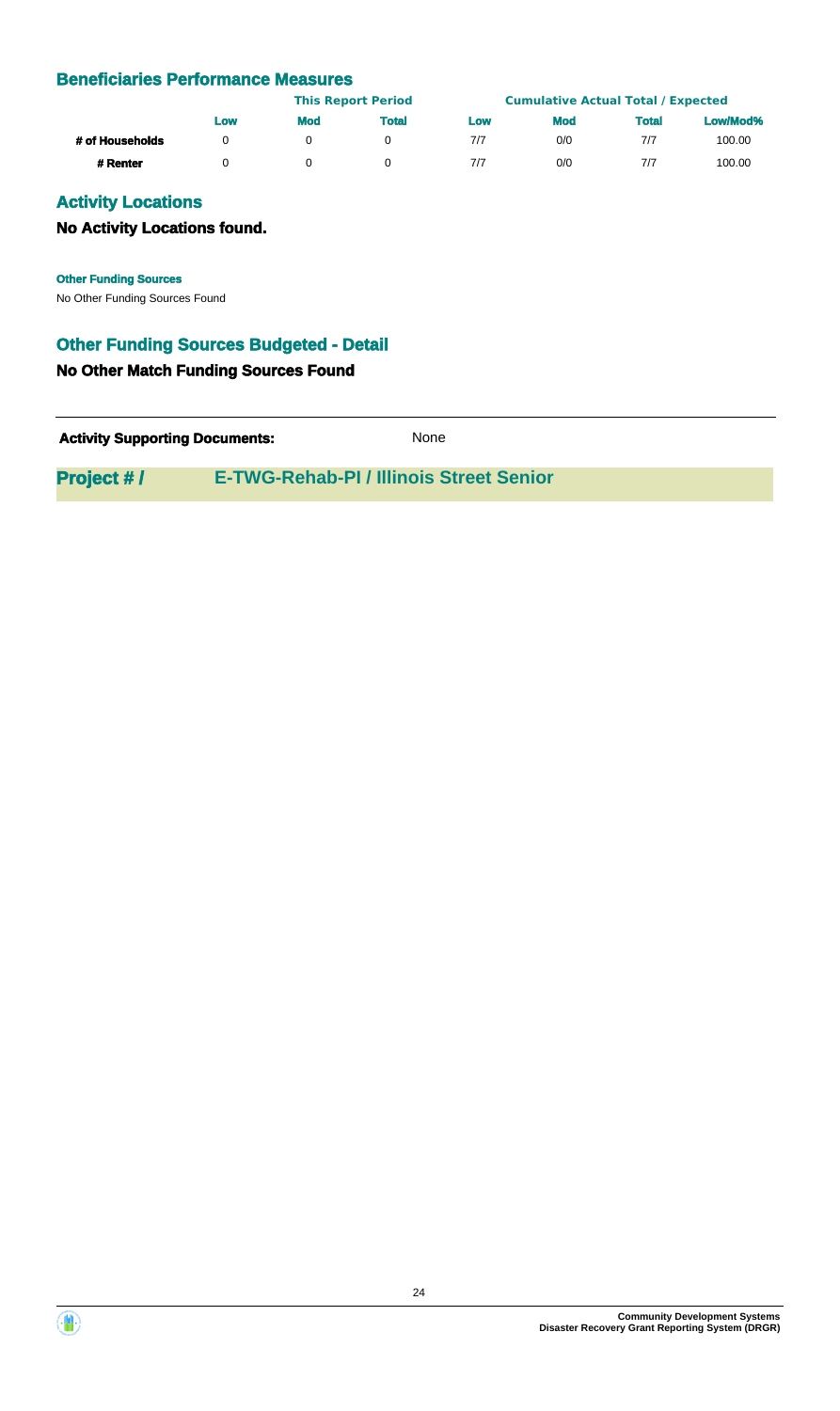# **Grantee Activity Number: E-TWG-Rehab-PI Activity Title: Illinois Street Senior- 1352 Illinois**

| <b>Activity Type:</b>                                   | <b>Activity Status:</b>                    |
|---------------------------------------------------------|--------------------------------------------|
| Rehabilitation/reconstruction of residential structures | Completed                                  |
| <b>Project Number:</b>                                  | <b>Project Title:</b>                      |
| E-TWG-Rehab-PI                                          | <b>Illinois Street Senior</b>              |
| <b>Projected Start Date:</b>                            | <b>Projected End Date:</b>                 |
| 04/01/2015                                              | 12/31/2016                                 |
| <b>Benefit Type:</b>                                    | <b>Completed Activity Actual End Date:</b> |
| Direct (HouseHold)                                      |                                            |
| <b>National Objective:</b>                              | <b>Responsible Organization:</b>           |
| NSP Only - LMMI                                         | The Whitsett Group                         |
|                                                         |                                            |
|                                                         |                                            |

| <b>Overall</b>                                 | <b>Jul 1 thru Sep 30, 2021</b> | <b>To Date</b> |
|------------------------------------------------|--------------------------------|----------------|
| <b>Total Projected Budget from All Sources</b> | \$0.00                         | \$214,308.00   |
| <b>Total Budget</b>                            | \$0.00                         | \$214,308.00   |
| <b>Total Obligated</b>                         | \$0.00                         | \$214,308.00   |
| <b>Total Funds Drawdown</b>                    | \$0.00                         | \$214,308,00   |
| <b>Program Funds Drawdown</b>                  | \$0.00                         | \$0.00         |
| <b>Program Income Drawdown</b>                 | \$0.00                         | \$214,308.00   |
| <b>Program Income Received</b>                 | \$0.00                         | \$0.00         |
| <b>Total Funds Expended</b>                    | \$0.00                         | \$214,308.00   |
| The Whitsett Group                             | \$0.00                         | \$214,308.00   |
| <b>Most Impacted and Distressed Expended</b>   | \$0.00                         | \$0.00         |

## **Activity Description:**

The Project will consist of the rehabilitation of the historic building and the new construction of an addition on the south side of the property. All units will be set aside for low income tenants.

### **Location Description:**

1352 N. Illinois

### **Activity Progress Narrative:**

Activity Complete. Working towards close-out.

|                        | <b>This Report Period</b> | <b>Cumulative Actual Total / Expected</b> |  |  |
|------------------------|---------------------------|-------------------------------------------|--|--|
|                        | <b>Total</b>              | <b>Total</b>                              |  |  |
| # of Housing Units     | 10                        | 10/10                                     |  |  |
| # of Multifamily Units | 10                        | 10/10                                     |  |  |